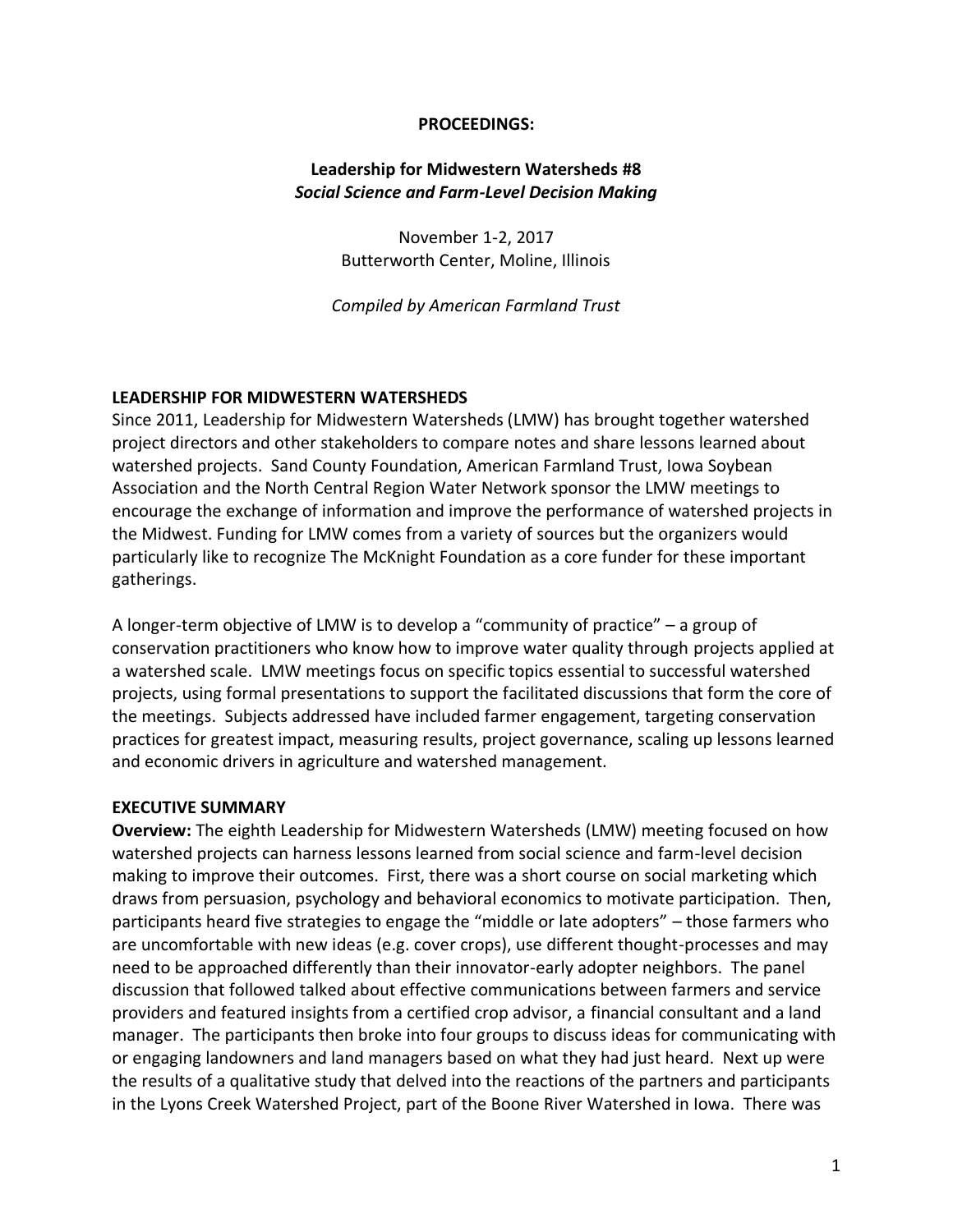some progress during the project but farmer participation was low. The partners and farmers who participated had both similar and divergent perspectives on the project, leading to recommendations on how the project could have been improved. The break-out session that followed asked the groups to define three stakeholder groups who managed land, decide what they wanted them to do, define where they were on the adoption curve, what their first lines of communications were and what messages they would use to persuade them. This was followed by 10 rapid-fire summaries of successes and challenges in watershed projects by LMW participants. On the second day, Ivan Dozier, USDA NRCS State Conservationist, Illinois and Katie Flahive, U.S. EPA updated participants on Agency activities and were then joined by Dee Carlson, NRCS for a question/discussion session. Then the participants heard about strategies for getting to scale (i.e. how to expand successful approaches from a few watersheds to many). The breakout session that followed asked groups to discuss the necessary elements of successful watershed management models at the local, state and multi-state scales and consider what elements and connections could work across these scales. After the report out, the participants brainstormed about proposed LMW topics for 2018 and other potential activities.

### **Key take-home messages**

**Harness social marketing concepts to improve your outcomes.** We tend to assume that our audiences simply lack the specific knowledge to support and adopt new conservation practices and that more information will mean better outcomes. But social marketing improves the chances for success by offering desired benefits, reducing barriers and using strategies from persuasion, psychology and behavioral economics to motivate participation. Bottom line: information is necessary but not sufficient; you need to understand your audience; avoid reactance; reach your audience's emotions so they feel good about their actions; get the right people to deliver the message (a trusted messenger); remember that communication can lead to knowledge and awareness but interpersonal communication (one-on-one) can lead to a change in attitude and behavior. It will take follow up and it WILL TAKE TIME.

**To engage the middle adopters**, acknowledge their legitimate reasons for not adopting a practice earlier (protect the ego), solve existing problems (as opposed to promising benefits), frame the conversation (e.g. don't present cover crops as simply a practice to add or not to add but put them in the broader context of returns from all agronomic practices), speak their language, not yours (avoid innovative, new, trial and error, learning curve – use this is what we do, a key part of weed risk, nutrient management, easier, basic steps to successes, etc.) and provide clear action steps. Provide details on the 3-5 decision steps along with a calendar or timetable.

**To better inform your communication/outreach strategy**, establish a work group/leadership team that reflects the geographic area, diversity, expertise and competencies needed. Adding champion farmers will add value and increase the technical knowledge of conservation practices. Gather input from operators and landowners during the planning phase and be careful with project framing and communications. Segment the audiences, understand their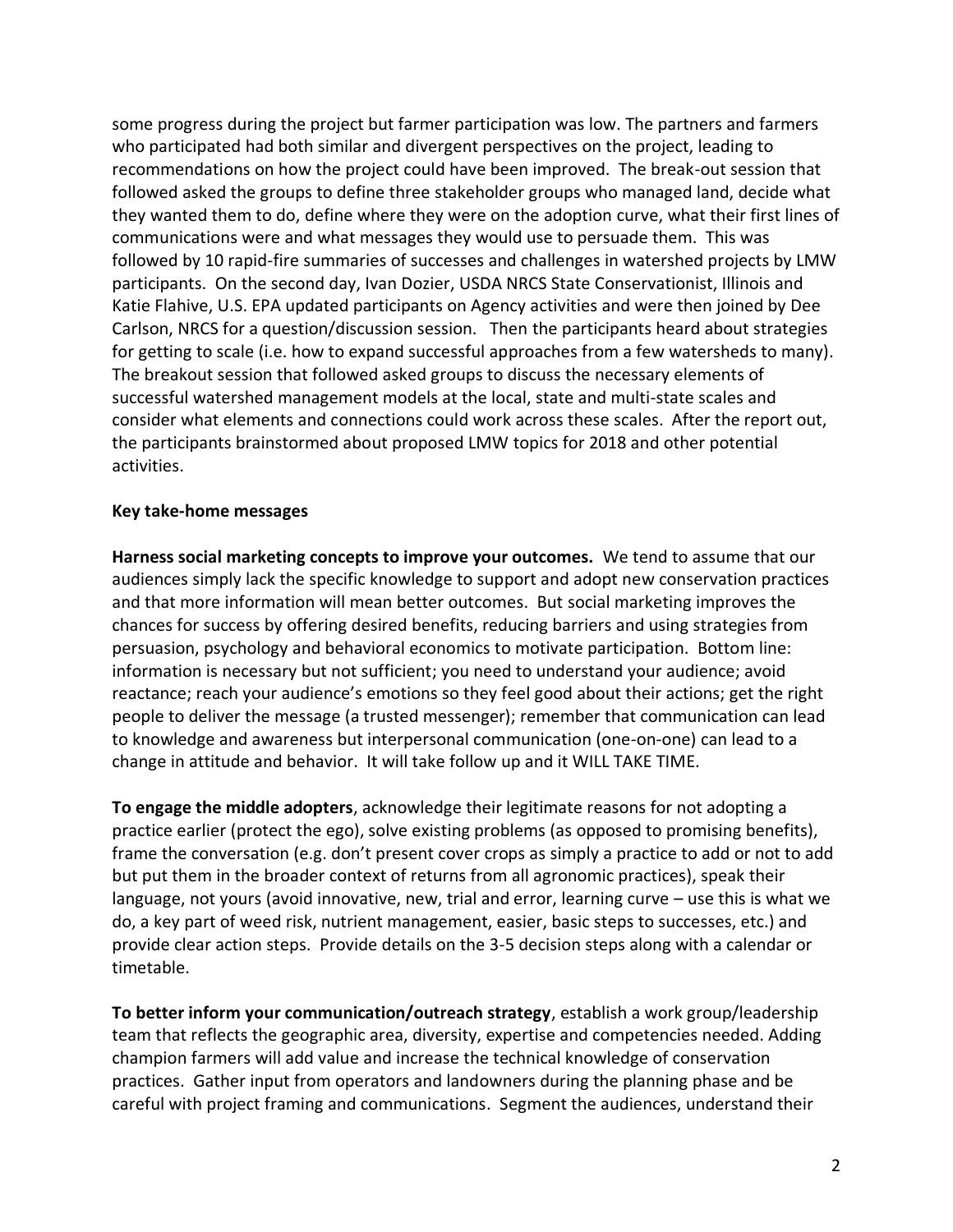needs to improve messaging and use the different groups represented on your team to deliver the messaging so that it resonates better with the specific audience you are trying to reach. Harness social marketing concepts to reach out to landowners if land tenure is an issue in the watershed.

**Successful watershed managers are**: encouraging peers to solve problems with peers, prioritizing their resource concerns, maintaining high levels of outreach and education, using innovative ways to show the effectiveness of practices (like a rainfall simulator or a cropping system calculator), working hand in hand with retail partners, tracking reductions in runoff through modeling monitoring and practice implementation, making practice implementation as easy as possible and ramping up the "cool" factor (like using helicopters to apply cover crop seed), considering new approaches (like interseeding cover crops into corn), talking to farmers through trusted advisors, and exploring novel funding to install more practices (like State Revolving Funds in Iowa).

**Strategies for getting a watershed project to scale** can draw from successful franchising and include identifying the consistent elements of your theory of change, standardizing your operating model (designing a growth strategy and network) and determining the role that network founders can play (e.g. ensuring quality, facilitating learning and providing central services). Other potential models to draw from may include agricultural cooperatives and the systems change approach pioneered in the community health arena that resulted in a whole vocabulary and community practice playbook and accomplished their outcomes within 15 years.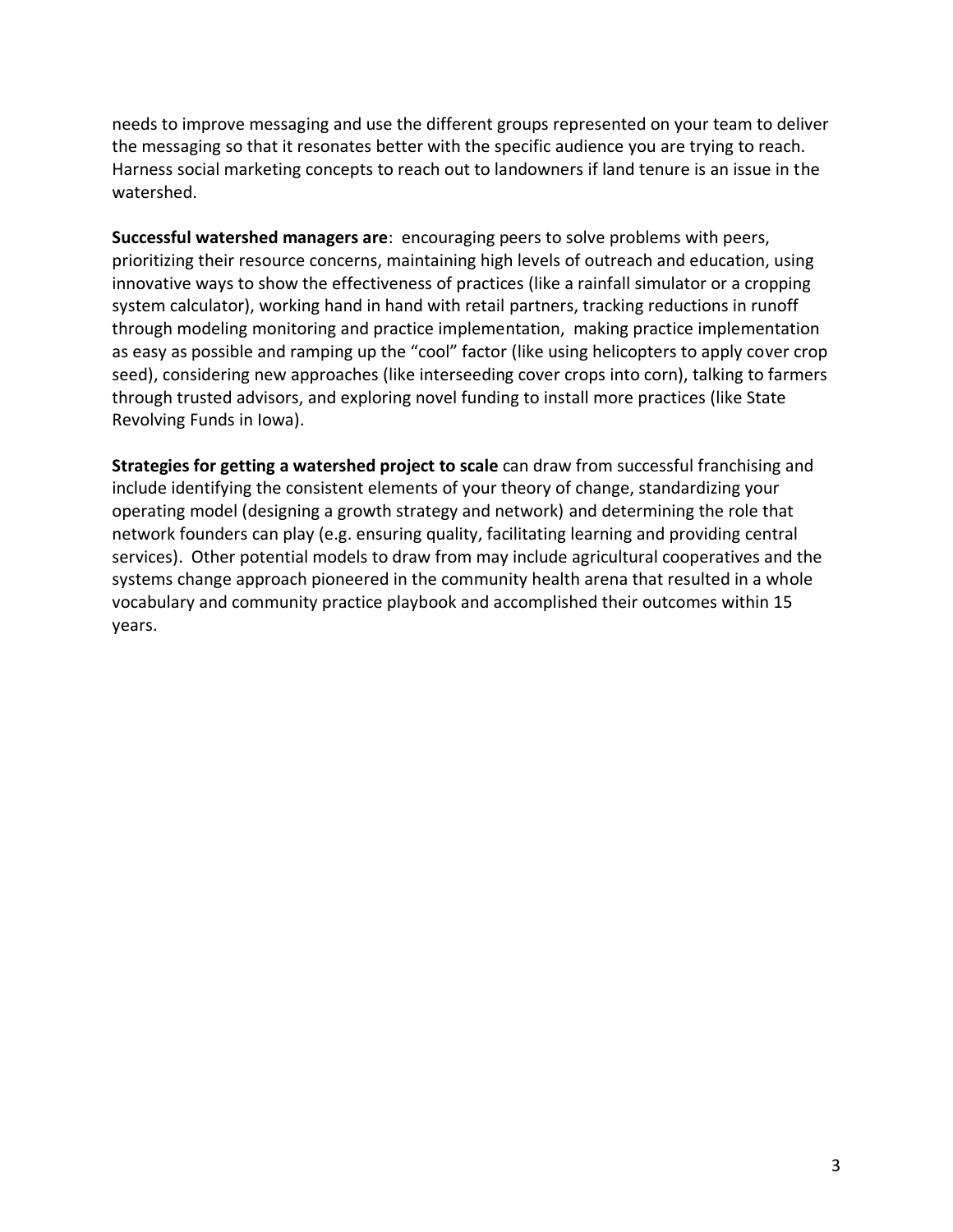### **PROCEEDINGS Wednesday, November 1**

**Welcome – LMW purpose and meeting goals** (Craig Ficenec, Program Director, Sand County Foundation: Forum for professionals who deliver projects to reduce agricultural pollution in watersheds in the Upper Mississippi River Basin. Supported by the McKnight Foundation and in-kind services from many partners. This is the eighth meeting of LMW. In the future, we want to build out this network and build new services from LMW.

**Introductions** – Done by category: watershed coordinators (11); farmers (2); university (7); federal, state and local agencies (15); NGOs (16); private sector ag consultants (5)

# **Social Dimensions of Behavior Change for On-Farm Decision-Making**

**Barriers and Solutions in Working with Land Managers to Promote Conservation** (Bret Shaw, University of Wisconsin)

Bret's extension role includes environmental behavior change, promote science-based recommendations; use social science theory to solve problems, understand audiences, help natural resource professionals communicate.

Lots of false assumptions: that audiences simply lack specific knowledge to support and adopt new practices (knowledge deficit model); that more information means better outcomes. Social marketing promotes voluntary behavior by offering desired benefits, reducing barriers and using strategies from persuasion, psychology and behavioral economics to motivate participation.

There is a 5-step process to change behavior that includes select specific behavior; identify perceived barriers and benefits of current and preferred behavior; and develop creative strategies.

Communication outcomes – mediated communication leads to knowledge and awareness whereas interpersonal communications lead to attitude and behavior change.

Source attributes leads to process: power leads to compliance; attractiveness (makes people identify with the message source) leads to identification; credibility (which is probably the most important attribute to have) leads to internalization. You need the right people to deliver the message.

Farmers trust crop consultants, extension agents, other landowners, SWCD, fertilizer representatives, etc. *This is information you need to have to figure out who farmers trust in the watershed.*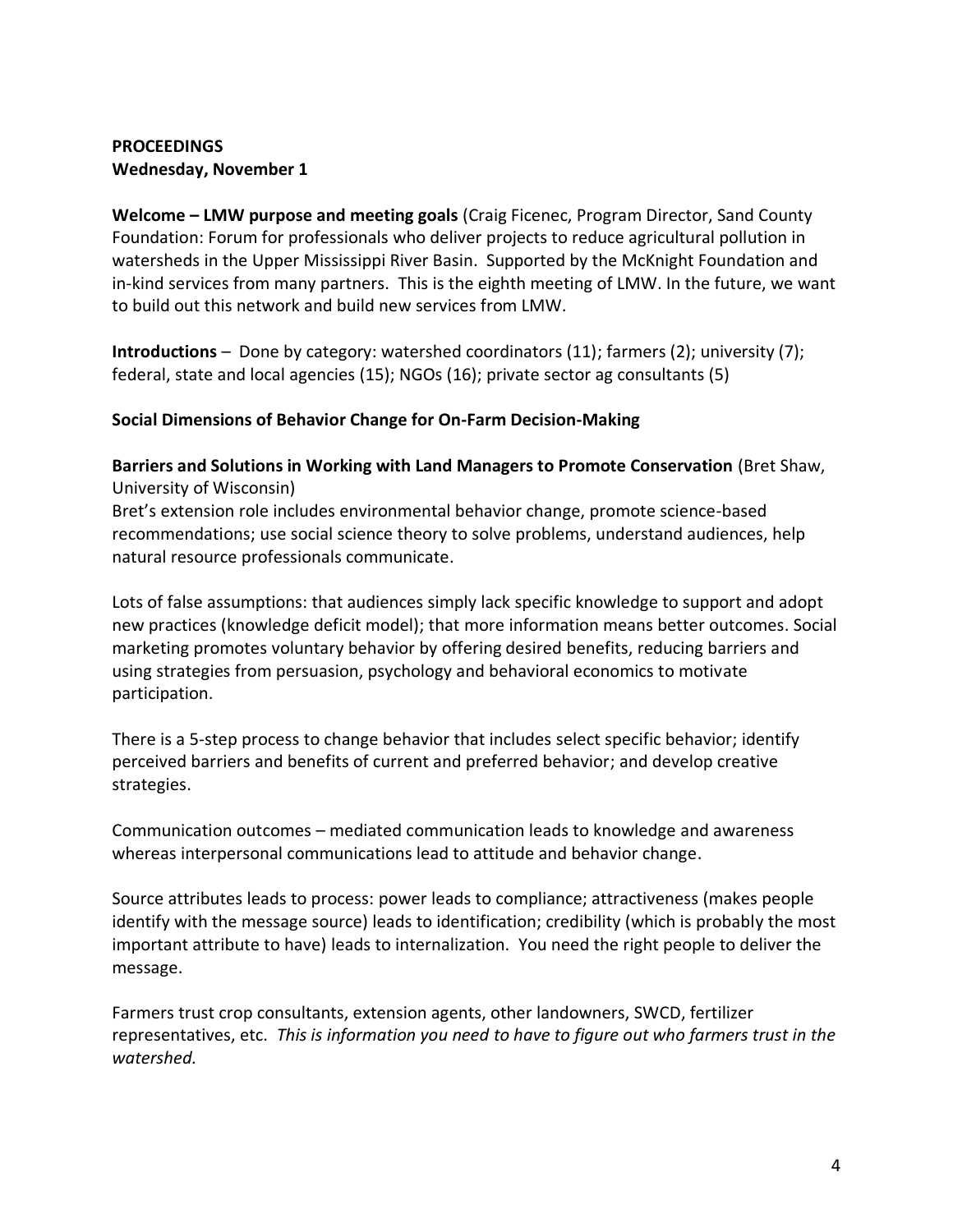There is a two-step flow of information. The information coming from the media are heard by the opinion leaders who then impart the information to individuals who are in contact with them. Opinion leaders pay close attention to the media outreach and inform the individuals in their personal networks.

Norms you need to be aware of include the human tendency to look towards others to guide behavior; effectiveness depends on people internalizing norms (how people should behave) e.g. cover crop champions trusted farmers farmer led councils. This can take more than five years to accomplish.

Social vs market norms: social is usually warm and fuzzy and instant paybacks are not required whereas market norms involve exchanges about cost/benefits, imply comparable benefits and prompt payments and you get what you pay for. These two approaches don't tend to work together – people may work more for a cause than cash.

Motivated reasoning and perceptual filters: we see what we want to see and seek info that confirms pre-existing attitudes; use short cuts when faced with choices. We tend to see the good in ourselves and the poor in others. For example, with shoreline impacts, most people think their property is good and will overlook the bad things they have done. Their normal behavior may be to excessively groom the shoreline whereas the new behavior you want to introduce is to allow the natural shoreline to come back. They did a field study in central Wisconsin to see how people view their property in relation to other properties in terms of shoreline impacts and showed them photos of shoreline to rate on 4 measures (water quality, habitat, usability, natural beauty). Landowners felt across the board that they were doing a better job than their neighbors. This suggests that individuals are motivated to underestimate environmental risk to protect their self-view. They are unlikely to improve their shoreline if they don't perceive a problem. The project tried sending out a map showing how they rank or ask them to rate their property. They got a lot of push-back and resistance from people who did not like to be told what to do.

Emotions and logic also factor in. The emotions are the visceral self and need to go in the same direction as the rational self, the emotions can support the logic.

Segmentation of the audience is also important. We need to divide the population into different segments e.g. diffusion of innovation adoption curve – you don't sell the message the same way to the different segments e.g. innovators, early adopters, early majority, late majority and laggards. This one of dozens of segmentation strategies. *"If you wish to persuade me you must speak my words, feel my feelings and think my thoughts."* See the world through their eyes: Why they should adopt behavior? How do they approach, understand and experience the situation? Ideally, they come to conclusions on their own. You can do interviews, focus groups and surveys to understand the segment characteristics.

Another key principle is the idea of commitment – expressed commitment increases compliance, alters how they see themselves. Written is more effective than verbal and making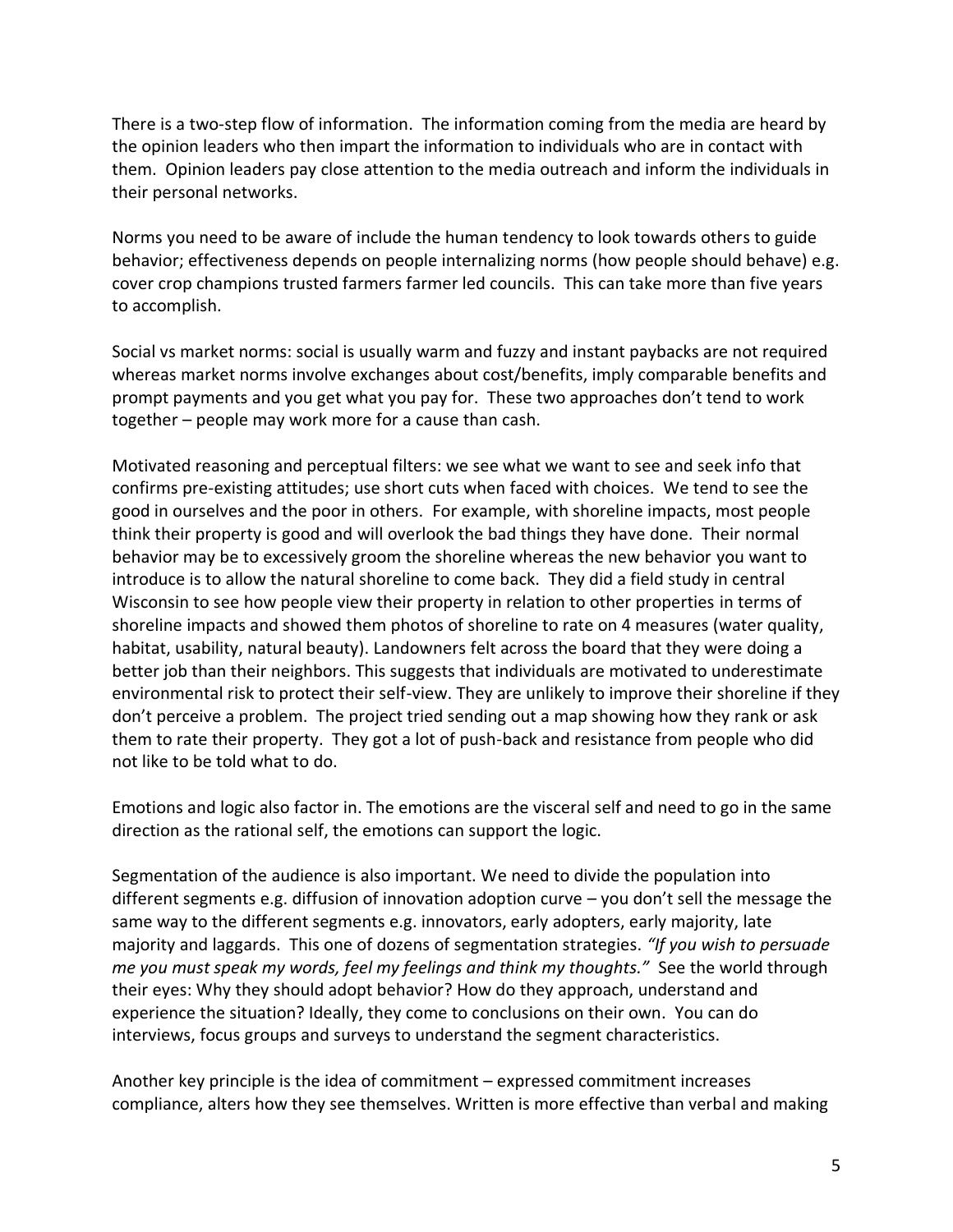it public increases effectiveness. Public recognition (business certificate, PR support, plaque acknowledging commitment, award ceremonies) and pledges encourage commitment. Incentives can include financial, social approval, public acknowledgement, feeling good about self, etc.

Summary: Information is necessary but not sufficient; understand audience; avoid reactance; reach audience's emotions (need to feel good, emotions need to support the actions); get to interpersonal communication; use follow-up – not "one and done;" and behavior change TAKES TIME

# **Q&A:**

Q: Have you looked at Linda Prokopy's research on where they get information from? A: Don't care as much where they get information from – what is important is who they trust. Q: Most of us have communications support – do you think they are understanding these kinds of social marketing concepts?

A: My impression is that they are not being strategic, don't have a strategic plan. There is a shortage of people who have this social marketing orientation. We see topical expertise but not the social marketing side of the equation.

Q: Great presentation, it reaffirms my own thoughts. My fear is that my projects won't respond – where do we go from here?

A: Pull together a tool kit that opinion leaders can use to get the messages out. Have a meeting about building up the tool kits to empower the opinion leaders

**Engaging Middle Adopter Decision Making Farmers** (Ryan Stockwell, National Wildlife Federation): Will give us 5 strategies to take back to our offices Putting this in context – lots of barriers to cover crop adoption (e.g. public policy; equipment availability, advanced information on over crop management and cover crop performance; need more trusted messengers with effective skills; messages not resonating with majority of farmers)

The mental barriers to cover crop adoption include decision making under risk/uncertainty does not fit rational economic approach (safety in groups; non-voluntary public occupation; with uncertain information, status quo is safest); and we are more willing to recognize problems in others than ourselves. There is no such thing as a rational economic decision. This is used by many farmers who simply don't want to change but don't want to admit this. Decision making under risk/uncertainty does not fit the rational economic approach. For farmers, their "rough drafts" are out there for everyone to see every year e.g. using no-till (two steps – do no-till and then lock yourself in the house so your neighbors can't pressure you).

There are also many factors in decision making: e.g. values/emotion; social support; change aversion; access to information and economic return on investment (ROI). There is a significant shift in mindset and decision making between the early adopters (visionaries) and early majority (pragmatic). Innovators are techies, late majority are conservatives.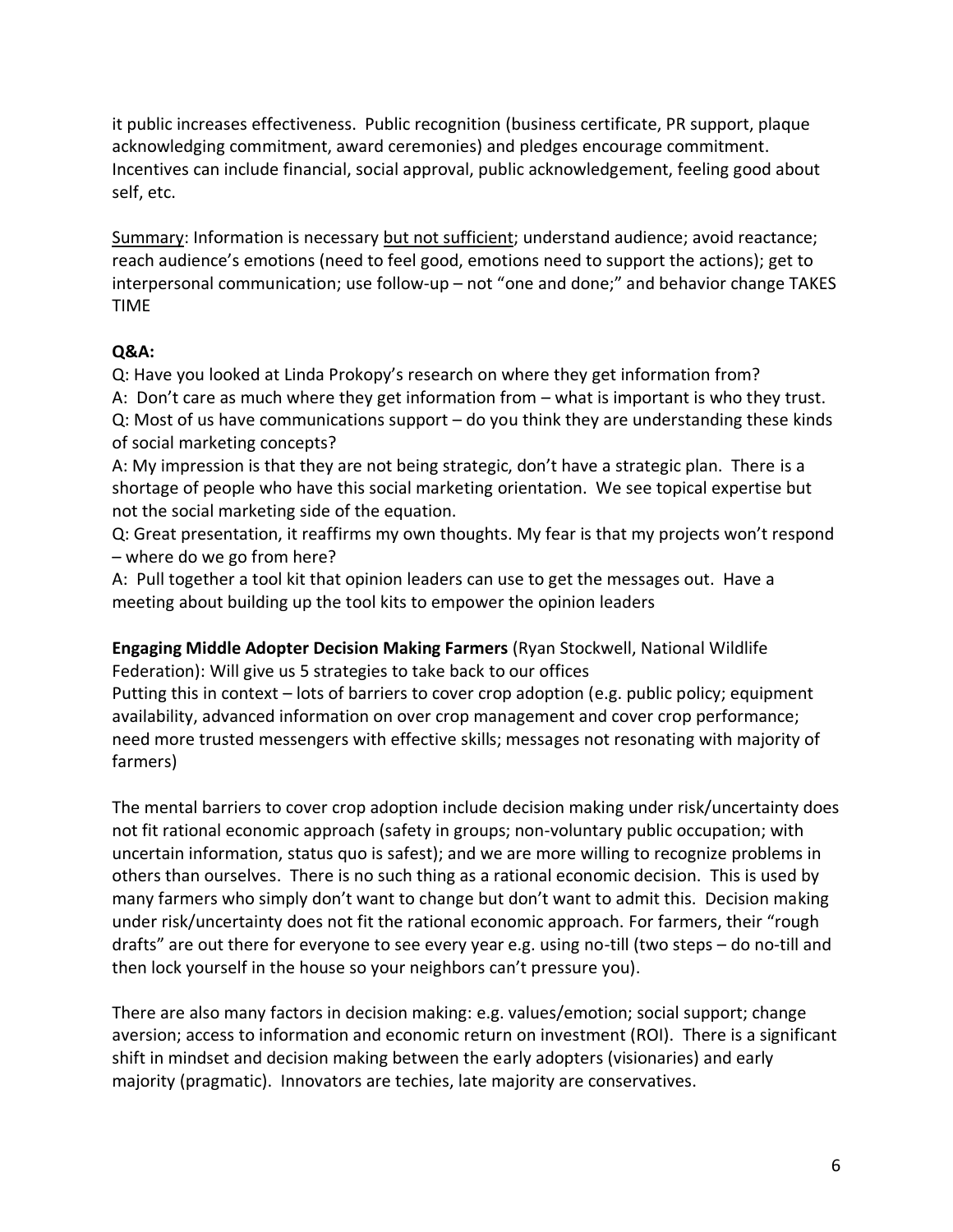Innovators and late adopters use different thought processes. Innovators are more open to new/challenging ideas and more comfortable with uncertainty; see failure as a part of progress, use longer timeframes to evaluation options and do not respond as readily to social pressure. The middle/late adopters are uncomfortable with new ideas that challenge their existing thinking, see failure as a stain on their reputation; use strict short time frames and are concerned with what others are doing to define what they will do. *Ask the farmer how they address a problem – this will help you segment them.* 

Barriers to reaching middle adopters include: middle adopter decision-making places raised standards on new practices (i.e. new practices need to be a lot better, not just slightly better); be aware of sub-latent signals, such as: beautiful field = good farmer, rural Midwestern culture (we don't challenge each other e.g. bad erosion problems on a neighbor's farm); messages they are currently receiving do not fit their decision making. We tend to think we can either help these farmers to see the value of soil health from their current decision making or get them to adopt an innovator mindset. The second option doesn't work!!

### **Strategies for messaging to middle adopters**

- 1. **Protect the ego**: Don't tell them they are wrong, they are failing (they want to think they are smarter than average, they are good people). Provide a means for your audience to protect their ego for their past refusal to change. Acknowledge legitimate reasons for not adopting earlier. Tie to new reasons for adopting now (note how things are different) – point to an external factor (e.g. cover crops are the way to go because now we have new information).
- 2. **Solve existing problems**: There is a significance difference between promising benefits and solving existing problems (middle adopters run from something, also solving existing problems). General benefits are the same as solving problems. Existing problems have more traction than existing benefits and solving problems means avoiding risk. For example, soil saturated conditions cause denitrification so the corn roots are suffocating and you lose 60% of your N within 3 days but where soil health is high, you can avoid the ponding and soil saturation conditions that occur with high intensity rains. Now Ryan talks about denitrification. But Ryan is an innovator, works with an NGO so is not a trusted advisor.
- 3. **Frame the conversation**: Establish the history of change. Don't talk about cover crop costs/risks – talk returns of all agronomic practices. There are relative risks for agronomic decisions on corn and impacts on yields (e.g. cover crops have only a 15% risk to yield potential, genetics have a 100% risk to yield potential). Don't present cover crops as simply a practice to add or not to add. That puts the emphasis on new tasks and risks, eliminates current risk from the frame, removes the consequences of a "no" decision. Instead, frame the different outcomes (e.g. weed control in corn/bean/cover system.
- 4. **Speak their language, not yours**. Avoid innovative, new, trial and error, learning curve, every farm is different, experiment, try it. Use: this is what we do, a key part of weed risk, nutrient management, easier, basic steps to success, common, start simple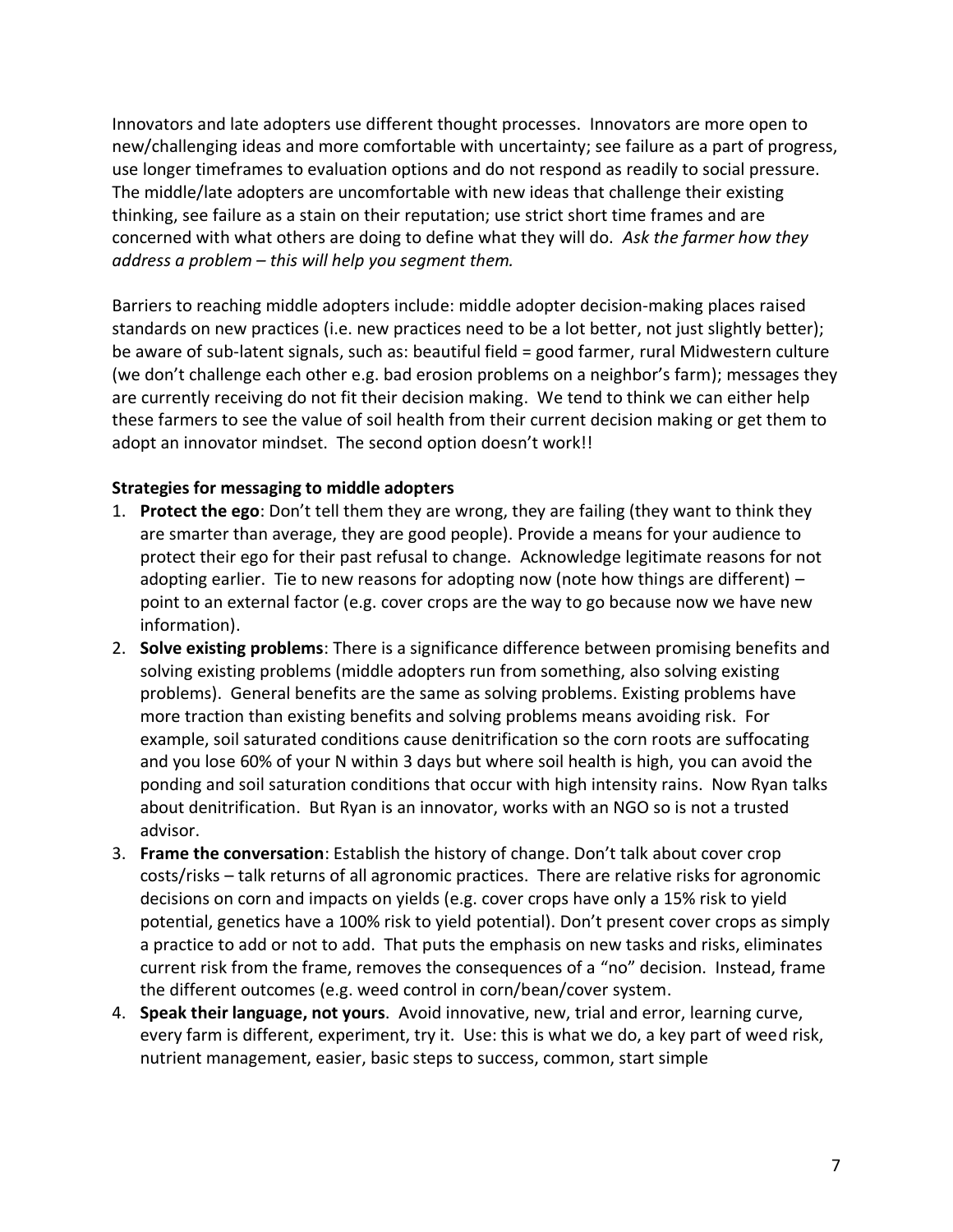5. **Provide clear action steps**. Don't assume they know the basics (e.g. choose your cover crop goals). Provide details on the 3-5 decisions/steps (use a calendar/timetable). Any complications lead to procrastination or avoidance.

**Panel Discussion: Effective communications between farmers and service providers** (Jason Gomes, CCA, North Iowa Agronomy Partners; Al Bennett, CFP, Compeer Financial; and Kyle Walker, Land Manager, Peoples Company): *Most farmers think they do a good job, most think they can do at least one thing better*

Jason Gomes (CCA): Works one on one with farmers, has a lot of experience with what is working, what isn't working – the devil is in the details and Jason will provide the context for this. He's an independent crop consultant, does about 10,000 acres just sampling soils, lots of scouting, lots of relationships with farmers helping them solve problems. CCAs rank pretty high on trust scale. He starts by talking about any concerns that the farmer has (not necessarily conservation resource concerns). Some of the lessons he's learned – the mid to late adopters respond to social norms, economics, and it helps them to see the early adopters being successful. There were some bad experiences with cover crops early on that they needed to overcome. Land tenure is a big challenge – the farmers do these practices on land that they own or that they know they will have for a long time. Reaching out to landowners, changing leases can be important. Jason rarely talks to landowners, has been mostly reaching out to farmers, building relationships and having discussions.

Al Bennett (financial consultant): Works with peer networks and peer groups. You need to understand the why behind the need e.g. financial benefit, performance efficiency, image, peace of mind/safety/security or other.

Initial design of a peer group should include a work group/leadership team and interested parties. For potential members – think about geographic areas (will they need to travel?), diversity (age to education to experience); expertise; competencies; and the need for transparency. His biggest problem is that crop farmers do not want to share with one another whereas livestock, swine operators like to share (no government programs, have to lean on each other, trade ideas). Design steps to pull the group together include a pre-work survey (potential topics of interest – what they want to talk about), figure out the purpose of each session; design initial meeting agenda, identify a facilitator and figure out the budget. Peer Group Initial Meeting Agenda;

Purpose of each session - be explicit

Welcome and introductions – Trust building exercise (ask them to say something about themselves)

Goals and objectives for the group – let the group drive the agenda and how they want to use their time

Review topics of interest (pre-survey results with prioritization)

Presenters of interest - planning committee support/pre-call planning Guiding principles (driven by the participants) include facilitate environment, balance lecture with open mike, professional process meeting frequency, time of day, length of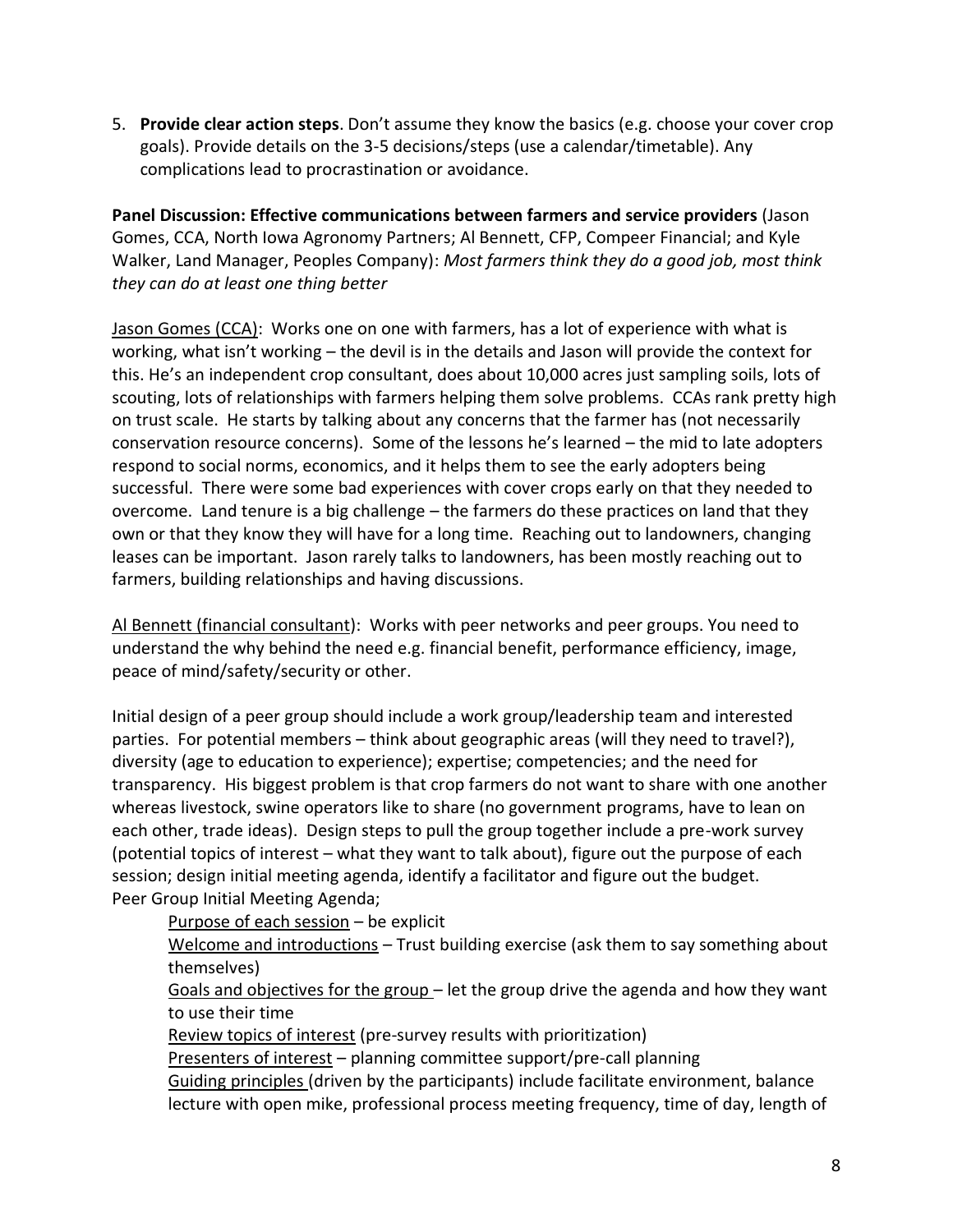meeting(s). Also pay attention to culture/trust building/self-driven events and communication.

Communication protocol (again driven by the desires of the participants) includes contact information (email, text, twitter, etc.) along with meeting notes/report Remain open to CHANGE and fix what doesn't work

Outcomes for Al included:

Grain peer groups: post-harvest and planning review sessions, benchmarking, field tours (cover crops, variety performance, best practices, lessons learned) and risk management (strategy/download) – they will challenge each other

Swine CFO group: critical mass attracts the best presenters, peer sharing, best practices, tax update, diversification, HR issues, captive insurance, media blitz

Swine Operations peer group

Swine Controller peer group: benchmarking, knowledge transfer between the generations

Kyle Walker (land management company): works in Iowa, Illinois, Minnesota. People's Company works in 17 states. They try to identify progressive farmers who align with the landowner's objectives. It is an asset-based approach and incorporates conservation. Of the 16,000 acres he manages, 2,000 acres have cover crops. They are utilizing everything that is out there to promote the use of cover crops. They take more of a long-term view. A lot of the farmers he deals with are younger (35-50) and they are willing to take a long-term approach. They will also add terms to the lease that include conservation, working with the landowner. Most of the landowners like to work with their operators. They weed out some of the tenants (maybe 15%/year).

# **Q&A**

Q: Do you recruit acres or operators and how do you communicate?

A; I work with the landowners – for operators, they tend to reach out to me, talk about the practices they use and even create handouts for me. It is pretty easy to find good operators (e.g. call local co-op).

Q: Do you find a demand for your business with non-operating landowners?

A: Have some landowners who just want to see the check but a lot of his landowners see the land as a long-term asset and want it managed that way. He has 25-30% absentee landowners, about 30% very engaged, another 30% focused on long term asset.

Q: With cover crops, what is the typically arrangement?

A: Landowner owns the farm – 95% cover the cover crop costs. Sometimes there is an arrangement where the landowners buy the seed and the operator does the management so everyone has skin in the game. At first you have to convince the landowners why this is important.

Q: How do absentee landowners find land managers like you?

A: I like to think we do a good job advertising our business – but you can refer landowners to me and I'll try to steer them in the right direction.

Q: Is there enough of a competitive advantage for these landowners?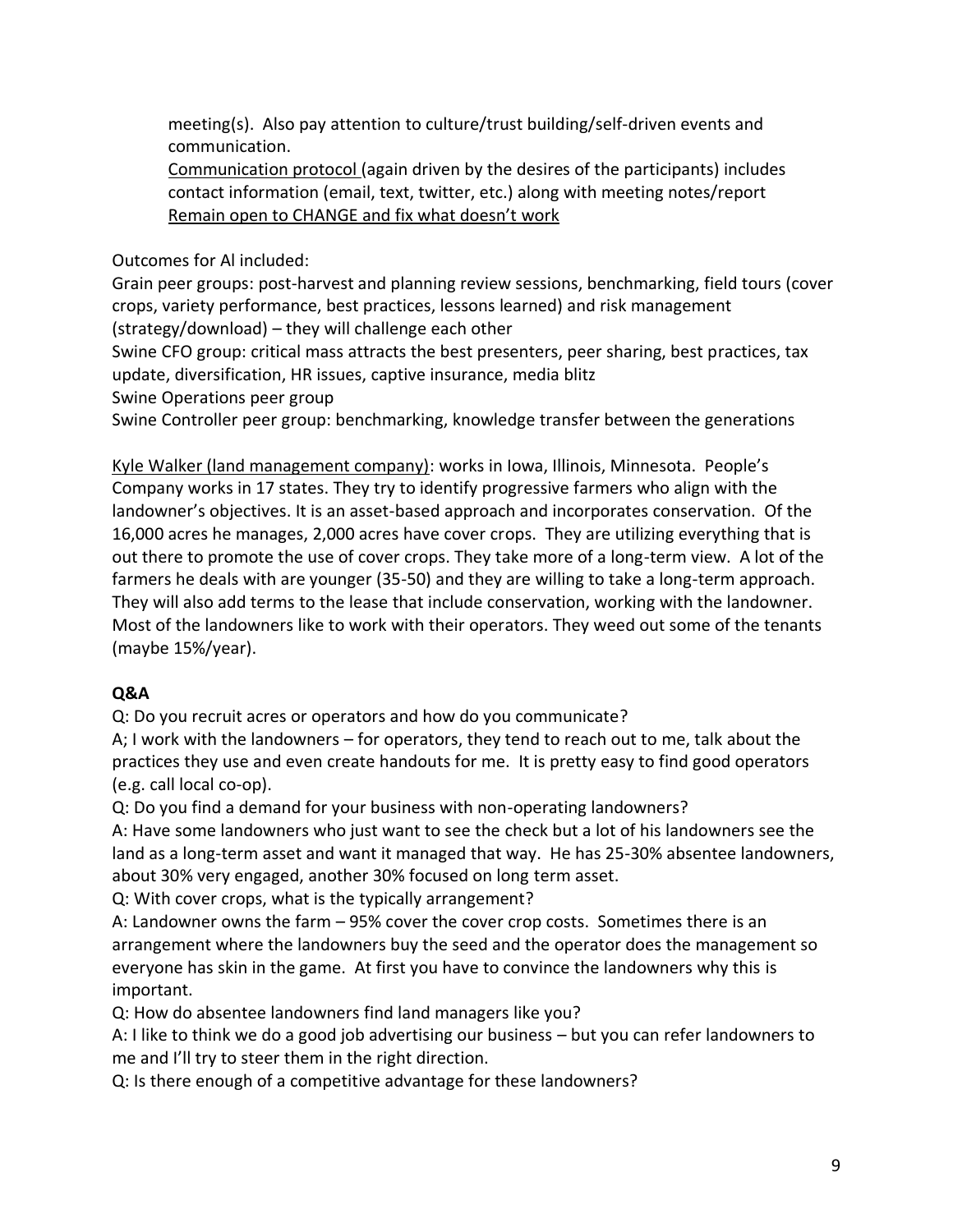A: Operators want to be involved in this space and the landowners can be persuaded by documentation of increases in soil health – after year 4, organic residues increase, fertility increases – helps convince everyone. He is protecting the asset, looking towards the future.

Q: For Al: is there a peer group of absentee landowners we could formulate?

A: Yes – if you find someone who wants to do this, there are probably a lot of others who want it too.

Q: Is the peer group approach what I use for an advisory committee?

A: Yes – what these groups need is a process – this provides the process or steps they can follow

Q: For Kyle: land acquisitions have been based on corn suitability ratings (CSR) values. Are perspective buyers now looking at farms more holistically (e.g. soil health)

A: Yes. Local guys know about fertility on farms around them, who is mining the soils. When we identify farms to buy for our clients, we look at everything.

Q: On several farms, we see P build-up in soils – how do you address this (we're asking farmers to mine the soils for P)?

A: Kyle: Don't see this.

A: Jason: We do see this where they need to mine the P out of the soil.

Q: Some of the newer research shows transport of P out of drainage tiles. Some of the P can be held by the soils but when there is too much, it leaches out.

Q: How do you see the land transfer in coming years play out?

A: Al – I do a lot of land succession planning, we know how to do that. But it is harder when the younger generation doesn't want to farm and this is becoming more common. They don't know whether to sell, how to handle the land. If they really care about their farm, they may want to maintain the terraces, the practices they had implemented and look for an operator who can continue that legacy.

Q: As we embark on the next farm bill, does the current programming work well with these land ownership patterns?

A: Kyle: There are several good programs in place but we need to educate the landowners on what these programs are and what they can do and how they can sign up. There are plenty of programs out there and we hope they don't go away (e.g. CRP).

A: Al: What many landowners really want is peace of mind (CRP may align perfectly with these needs).

Q: Kyle: So do you do a life time trust or do you find a young operator who wants to take over the farm?

A: Al: I have a farm in my family but my step kids don't want it so my estate plan – farm stays in the trust to support my wife, when she passes the farm stays in the trust for 7 years so the step kids think about the value of owning farmland, get the rent check – and then they can sell it.

# **FROM BREAK-OUT DISCUSSIONS**: (from notes taken on flip charts)

Ideas for communicating with or engaging landowners and land managers:

• Rebranding from "environmental" name to something that speaks to broader group; also get out of government label (i.e. list DeKalb County first versus Soil and Water Conservation District first when organizations are named)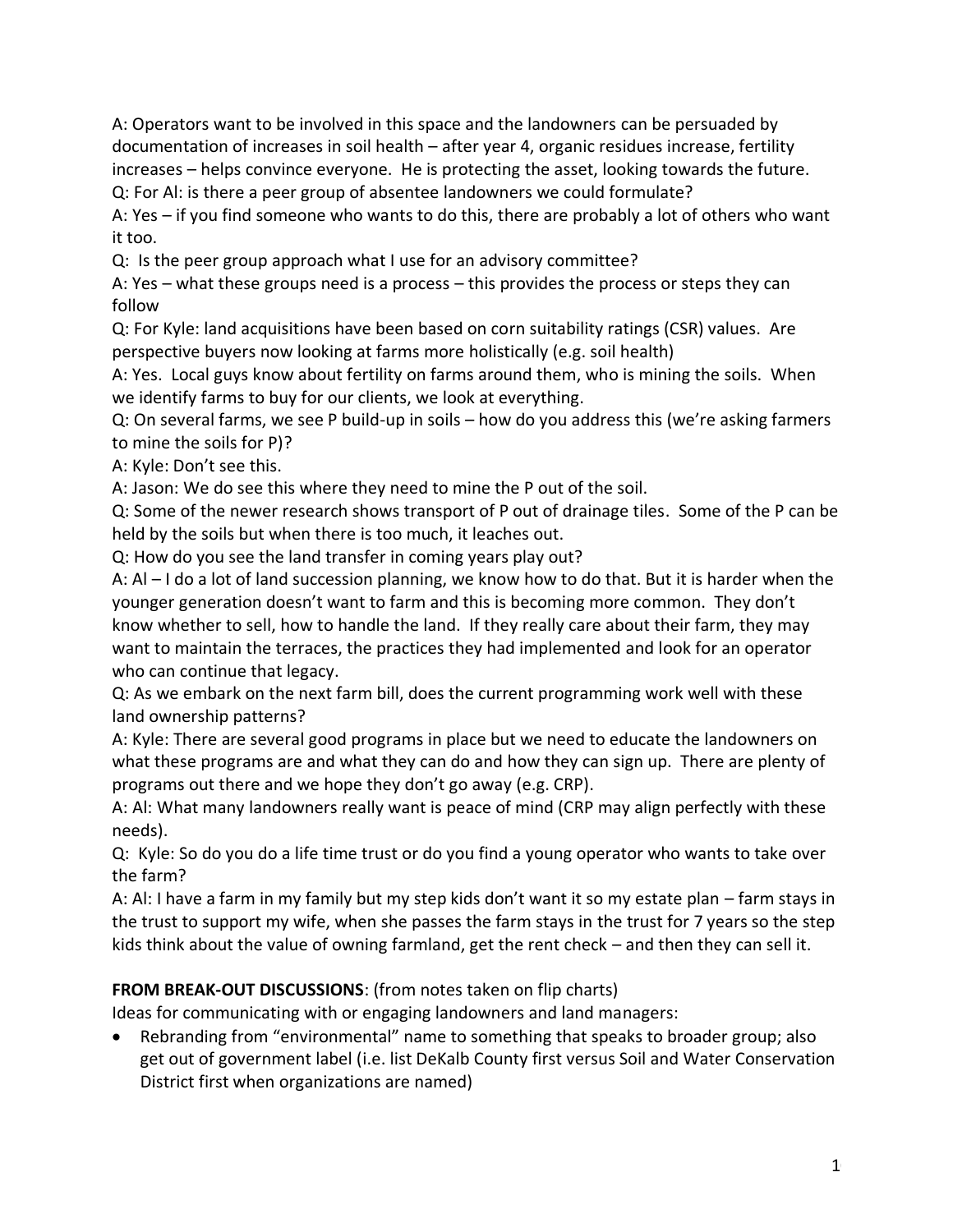- Challenge for wetlands organizations: who are the trusted advisors and how do we work with them?
- Take away: Change language when working with middle adopters
- Importance of hitting seasonal windows for decision-making
- Ego issues: folks agreed with value of addressing egos
- Costs/market signals also critical e.g. being in value-added pool (organic green market)
- Need market signals and other rewards/systems for farm advisors (CCAs, ag lenders, land managers)
- Different organizations can reach different "middle adopters"
- Need to influence bulk commodity system if we are going to make a difference; can start this process in local watersheds.
- Rely on early adoption farmers as opinion leaders to influence other farmers
- Make sure to communicate successes and challenges with funders (e.g. US EPA, NRCS, states, foundations, etc.)
- Growing audience: landowners Can we get property tax benefit for landowners who are doing the right thing (e.g. reducing taxes for landowners who control soil erosion – quantify the public benefit)?
- Target public funding to edge of field practices
- Peer groups via ISU extension: farmer led watershed
- Peer groups with livestock seem to work better than grain only
- NWQ1 do watershed assessment and divide outreach strategies (lesson here didn't know how to do this, not a list of products). In particular, find "target" operators
- Tell strategists: how are they segmenting audiences especially across differential innovation theory (early adopters, late adopters)?
- Idea: Put producers into groups (people who know the producers)
- Practice: field signs to showcase practices but how to evaluate effect? It's an ag to non-ag communication
- Farmer recognition signs from farm manager; another watershed example: they use signs
- Takeaway: language tweaks are good. Big yellow helicopter get on the bandwagon!
- Lesson learned: field days with producer-led discussion. But only the believers are there. Event is too big. Idea to do smaller sessions  $(= 12)$  – maybe think about segmenting.
- Use incentive \$\$\$ program to get them to meeting no paperwork, no strict requirements
- Believers but not actors plan to take meeting off their plate
- Monsanto-industry programs for new CCAs
- Farmer networks tri-county farm bureau
- Don't discount twitter
- Agency-led watershed plans need to be farmer driven
- May have a 9-step plan with intense outreach plan but only thing that works is face to face (door knob bags, flyers, etc., social media)
- Take away: information giving is not sufficient (AGREED!)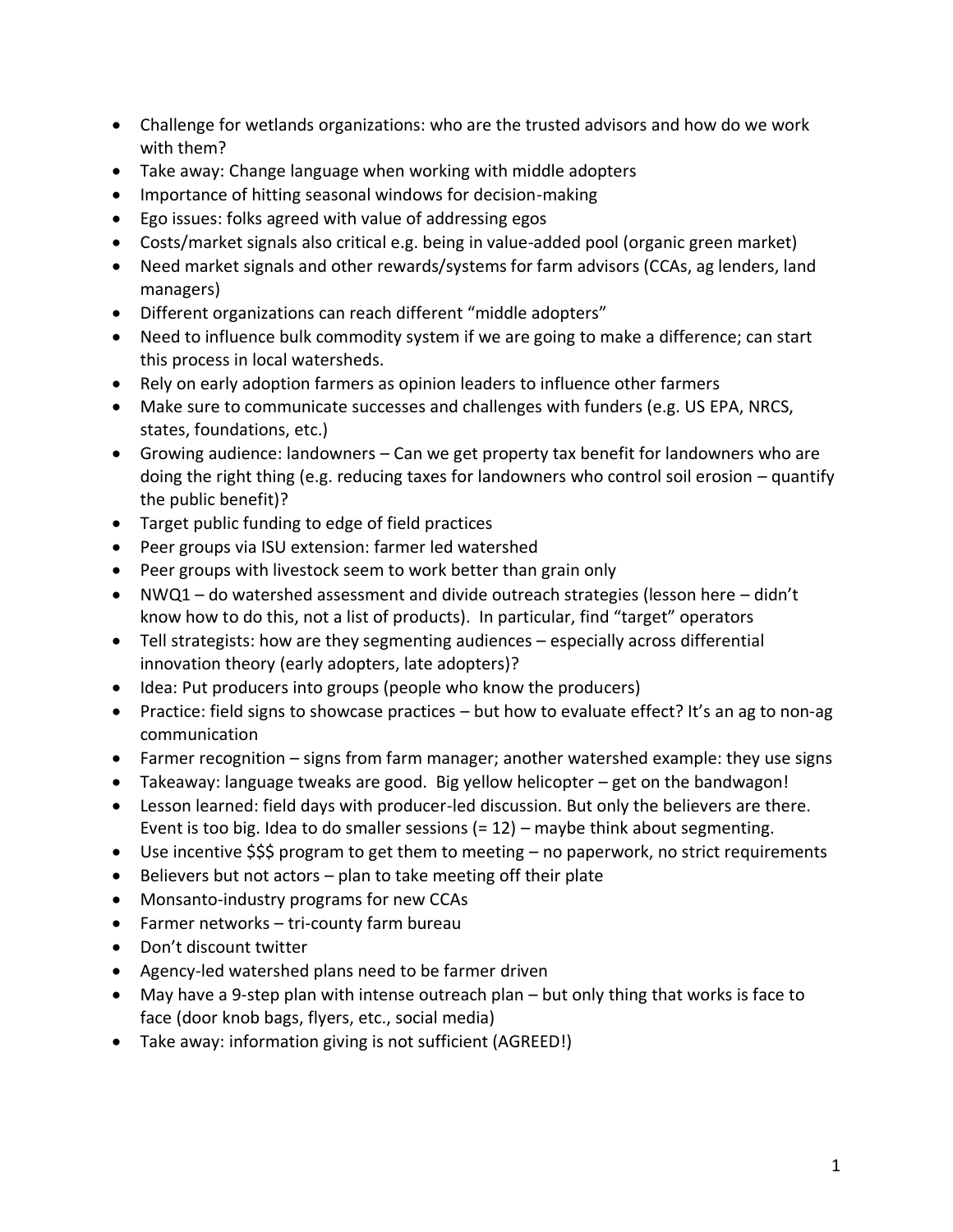### **Lyons Creek Watershed Project: Lessons learned from partner and participant reactions**

(Andrew Stephenson, and Mitch Avery, Center for Social and Behavioral Research, University of Northern Iowa)

This is an 11,000 acre watershed, sub-basin of Boone watershed. Predominately ag, privately owned. Has highest N concentrations in the Boone watershed. Project coincided with IA Nutrient Reduction Strategy. There was some progress but low farmer participation. They wanted to know why. They set out to understand the strengths and weaknesses of the project.

They did a qualitative study (interviews) with key informants (LCWP staff and partners via telephone) and then with farmers (landowners and operators) – face to face and telephone (60- 90 minutes). All of the responses were coded to identify areas of correspondence and convergence

Shared perspectives between key informants and farmers: key role of partnerships (helped event planning, cost-share, importance of IA Soybean as lead was important to farmers); importance of champion farmer who shared experiences and equipment (good rapport with farmers, good credibility, well-accepted successful person in the community); complexity of landowner-farmer relationship may influence decision-making in unanticipated ways (operator thought his landowner might want a cut of the incentive payments; landowners have ability to influence tenant – farmers felt landowners needed to be educated which was difficult for the project to do; many landowners were reluctant to talk to their operators); difficulty changing long-standing practices (change is difficult and age of farmers may contribute to resistance to change) – and change may mean admitting you are doing something wrong; reframing blame approach – call to action on water quality and focus on farming practices perceived as placing blame on farmers (projects are always better when the locals see a problem and want to solve it rather than coming to them and telling them they have a problem and need to solve it); farmers also identified the urban contributions to the water quality problems, that they weren't the only source of water quality concerns) – crop farmers blamed the hog farmers and hog farmers blamed the crop farmers.

Unique perspectives of key informants: LCWP had mixed success as best (no common definition of what success was – they did feel the partnerships provided benefits and was most successful part of the project); need full-time coordinator with multiple skill sets; concurrent programs muddled the identify and opportunities available through LCWP (e.g. funding from EQIP as well as LCWP; MRBI people working at the same time); getting the landowner-farmer early (could have tailored approach better); increase focus on data, technical assistance and follow-up (farmers liked the data); longer term timeline for watershed projects (can actually build relationships, educate before you roll things out)

Unique perspectives of farmers: recognize importance of healthy soil and water quality (live with the water, value good soil and water – but use visual characteristics to evaluate water (no longer as much soil erosion so they can see improvements); associate current farming practices with improved water quality (tillage; grassed waterways; manure application methods); perceived high cost and incompatibility with current farming practices (e.g. only a bit of their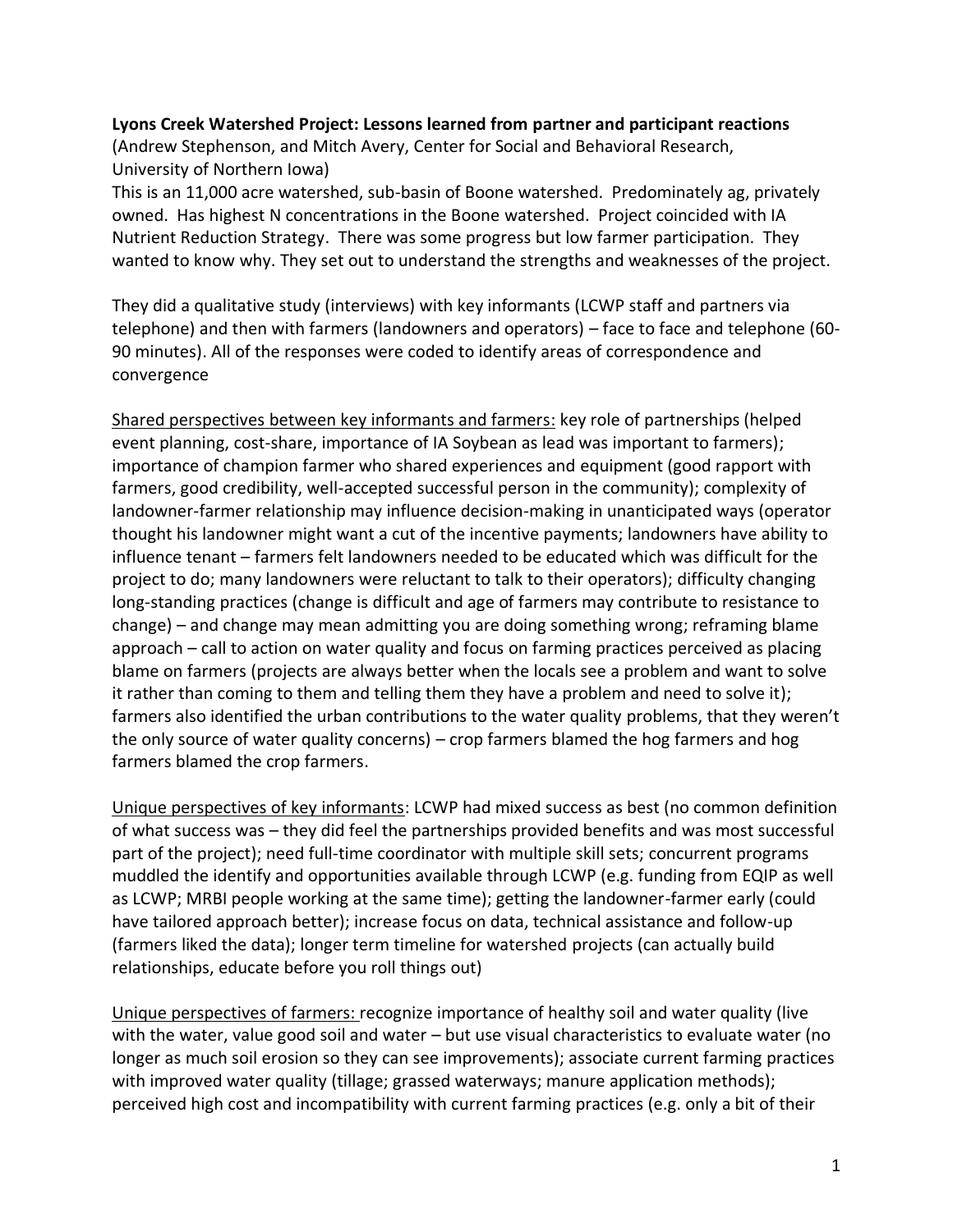acreage located in watershed; delayed payments in programs; year to year lease problems so they wouldn't see benefit of long term practices; may be phasing out of farming before they see benefits); incomplete understanding about negative impacts of nitrates (questioned severity because of natural levels of N in soil); inoculation against blame (liked that the project indicated they were making a good faith effort)

# Recommendations

- Existing components to continue: partner with knowledgeable and trusted groups; add champion farmers to add value and increase technical knowledge of conservation practices
- Existing components to strengthen: limit overlaps with other ongoing activities; active recruitment strategies, sufficient support for staffing, adequate communication skills
- Existing components to add: incorporate educational information emphasizing geography and location; address incomplete understanding of contamination; gather input from operators and landowners during planning phase; be careful with project framing and communications

# **Q&A**:

Q: What was the time frame of project in relationship to the Des Moines Waterworks controversy? (2015)

A: Program interviews were done in 2016 so it was a hot topic. When there is controversy, try framing the issues differently (e.g. instead of focusing on water quality, focus on soil health (benefits on your farm, not down stream)

Q: What if the N problem is on the farm instead of downstream?

A: Farmers may get defensive. However, monitoring data can show them they are getting better. Certain practices are more acceptable (e.g. bioreactors, one time action that they don't have to deal with later on)

Q: With your "Limiting overlap" recommendation – overlap is how we can get a lot done because there are a lot of resources coming into the watershed. What did you recommend to the project?

A: They could have improved the knowledge of the landscape, that they were all in the same watershed. That can cut through all of the acronyms caused by project overlap.

Q: How can the watershed groups coordinate the funding efforts within the watershed? A: We don't have a great answer. From the audience: One watershed coordinator just grabs what she can find, the landowners don't care where the funding comes from. She makes it clear it is all part of one project. EQIP funding is usually obvious because of the paperwork. Also, a lot of watershed coordinators are housed with SWCD which makes it easier.

A: Think about the different ways we receive information, voluntary versus "if you pay us" – that changes the conversation. Can frame as "buying your services" or "this is a transition payment." These are very different approaches.

Q: What about funders who want their names on everything?

A: There is a difference between project-based framing and place-based framing. If we have a project based orientation, we may forget that local participants are there for the long term – it really is placed based. Projects come and go.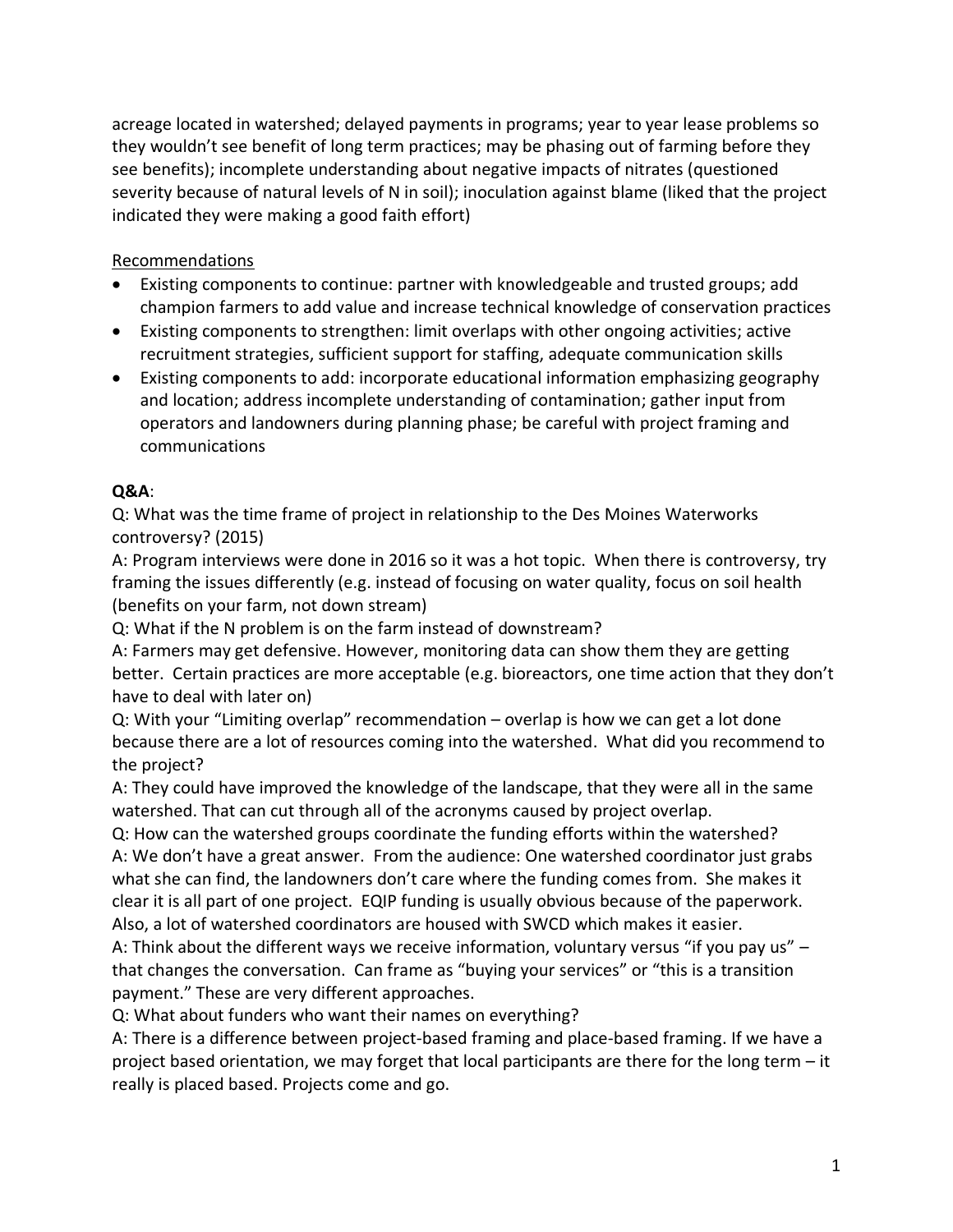C: Project coordinators are being asked to be doing more and more with less and less – it is hard to get a trained person in and keep them.

C: Long term observation – cultural practices (cover crops, no till, nutrient management) take a minimum of 3 years to reach success.

**Facilitated Discussion (Mapping Exercise)**: define three land managers you want to reach, what do you want them to do, where are they on the adoption curve, what are their first lines of communication and what are the messages you would use

# **FROM BREAKOUTS** (flip charts)

Group 1:

Audiences (voted on to prioritize): farm manager, local landowner, agronomist, absentee landowner, local owner operator, tenant-operator

Local owner operator:

- Goal is soil health (education/outreach) nutrient loss (N) leading to impaired water quality, participate in conversation: Use no-till and cover crop adoption. These need to be shared goals
- Middle adopters first line of communication = opinion leader using practice
- Remove barriers e.g. make equipment accessible; supply contractor list
- Messages: we have new information! Soften blow of "doing it" or "wrong way" and neutralize negative messages (all reasons not to adopt cover crops)

Local owner-operator

- Middle adopter: develop relationship first what are their concerns before you talk about conservation issues
- Takes 5-7 years for naysayers to get to the table; more one-on-one Agronomist
- Be an advocate
- Deliver consistent message
- Messengers include farmer opinion leaders; peer that advocates for no till/cover crops; extension agronomists; coop general manager; watershed coordinator offers CEUs
- Messages: state wide meetings, use social pressure it is the thing to do
- Identify business case/strategy and associated incentives
- Get them involved in watershed projects
- Ego support: give them the answers to give to their clients
- Heartland coop = low-hanging fruit

Women landowners

- 65% owner/co-owners in Iowa
- May be more early adopters; tend to get cover crops in quicker
- Use women messengers, take different approaches
- Attitudes towards stewardship more positive

Farm Managers: lease agreements; environmental and social; governance; long term view of the land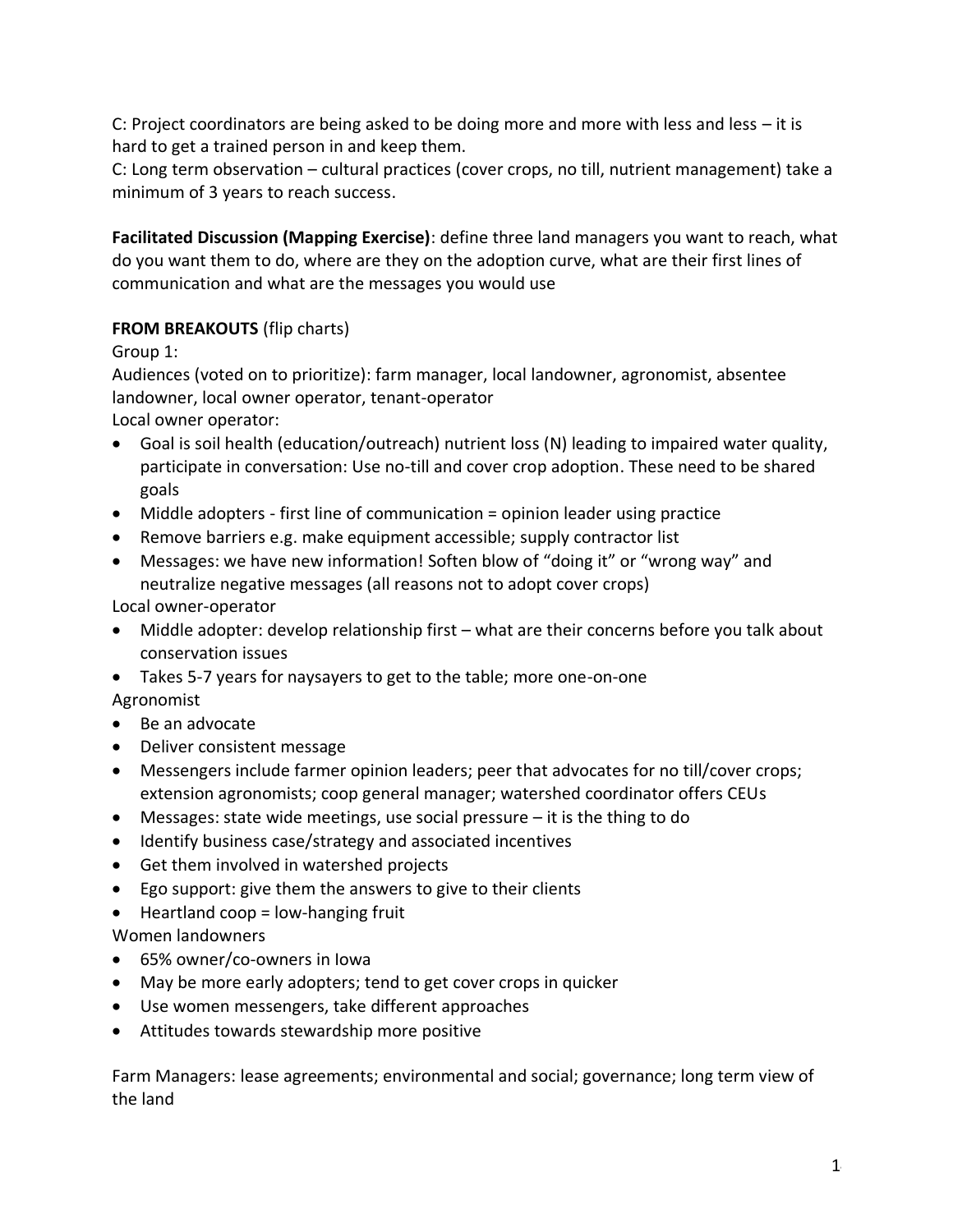Drainage districts

Absentee workshops: cover lease agreements; empowerment; education Farm Management: how to make them aware of competition; advantage of conservation leases Operators: use trusted advisors; use of retired agronomist/NRCS employee = locally known person; establish long term relationship because behavioral change takes time Method and messenger can vary; who connects with farmers, trusted CCA education to have information provided to everyone. Prevent differing opinions on topics. Need to understand goals!!! Objectives for clear messaging.

Group 3 (choose absentee landowners)

To develop communications material and messages, need to determine where they are on the adoption curve, these questions might help:

- Appearance of the farm input?
- Why do you own it (how did you come about owning it), why do you still own it (e.g. middle adopter, 1 generation removed)
- Ask questions to understand their values utilitarian versus preservation versus etc., what is their connection to the land?
- Your intentions for your land (e.g. keep it in the family?)
- How informed are they re; agriculture, are they making farm-level decisions; what level of emotion towards their land;
- •
- Resident NOLs are influenced by the farm community, level of emotional attachment likely high

Summary: We came to the conclusion that farmers are taking primarily an economic risk while landowners are likely taking a *social risk* when they decide to try something new with farming. Like farmers, landowners who are in the "middle adopter" category will be strongly influenced by their communities and peers, and will be concerned what others will think, while innovators might not be bothered by the neighbor's ideas (or social pressure to not tell the farmer expert "how to farm").

Common value among farmers and landowners: "leaving the land better". Good to appeal to this value – but is leaving it better returning to some former glory/nostalgia or moving forward into the future, new technologies, new ideas? This will impact messaging.

Who is the trusted messenger for the NOL? Who do they trust? Are we the right messengers?

- If the landowner responds to science/data, the conservationist with a lot of research might be more trusted than family members
- If they have good relationships with their families regarding the farm, the messenger might be a family member
- A trusted community leader
- The farmer (often viewed as the "expert" in farming, defer to his/her judgement)
- Might not be the retailer or crop advisor, as it might be for the farmer.

Is there an opportunity to be a third party mediator between owner-operator?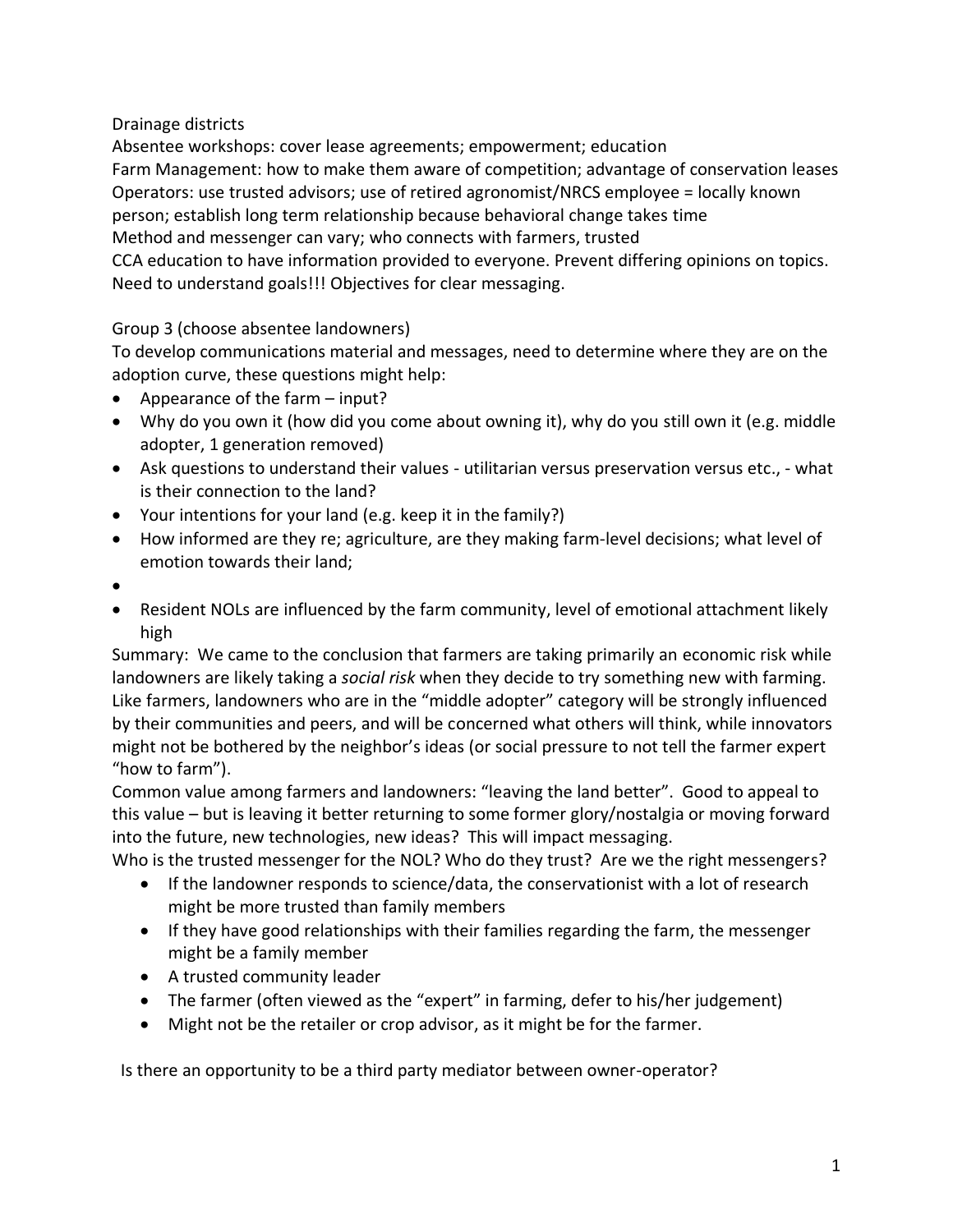**LMW network briefings**: quick profiles of successful strategies and tactics in water projects across the Midwest (successes, challenges)

*Nancy North* – Leads a Watershed leader network (part of Fishers/Farmers network). Peer to peer network. This is a national fish habitat network and includes representatives from agriculture and conservation. They make technical expertise available – basin perspectives and tools are brought to the local level to help landowners and farmers make sound decisions. Started with the question about what farmer-led groups need to succeed. They all wanted connection, wanted support to make cultural shifts. They designed two 3-day workshops for local watershed groups with strong farmer participation. They brought in leaders from successful watersheds, using story telling. Sort of like a learning circle where each person was talking about their experiences, their goals and all were listening to one another. Peers are solving problems with peers. They want to start training more workshop leaders.

*Tariq Baloch (Middle Cedar watershed)* – urban perspective and Shane Wolf – project coordinator. Now at halfway point of the Middle Cedar Creek project, completed a watershed plan; nearly all funds are obligated – now reflecting back on how well they are doing, how effective the practices are – they have multiple projects in the same area which need a lot of coordination. They are trying to reduce the amount of effort, synergize the projects, communicate better between projects. They are starting to talk about what they'll do after the RCPP is over. The first year they were very slow in getting practices in place but now they have made great strides. They still have a lot of outreach/education and evaluation. They know reduction is happening but don't know the overall result – are facing a challenge with collecting data. Providing outreach and technical assistance to 435 landowners/producers and using land retirement, N application rate, no till, cover crops, etc. They have an overwhelming demand for cost share funds. They are trying to raise additional funds and engaging media, general public and business. Challenges include edge of field practice design; cover crops (army worms and tile plugging); funding. Now have 6,500 acres cost-shared, about 20% of the watershed using cover crops.

*Melissa Keenan: Southwest Wisconsin* (Baraboo River watershed – P problem). They use a rainfall simulator that they take everywhere and it works really well. It cost about \$15,000 (custom made out of Kansas). It shows how effective cover crops are, no till, rotationally grazed pasture versus regular pasture. They also have other soil health tools (showing infiltration rates, etc.). Also showing grazing folks how easy it is to rotate so they purchased the equipment to take out to the farm and show they that there isn't a lot of work involved. They also use a budget spreadsheet that helps lay out what they are making with row crops, what they could make with grass-fed beef. They also put up rotational grazing at work and cover crops at work signs. The "at work" phrase is important for social norming. They include the address for their facebook page and a telephone number.

*Rebecca Wasserman-Olin: Land Stewardship Project:* Cropping systems calculator update: released new publication in October 2017 (Soil health, water and climate change pocket guide – available on line to download). The calculator now has increased crop options additional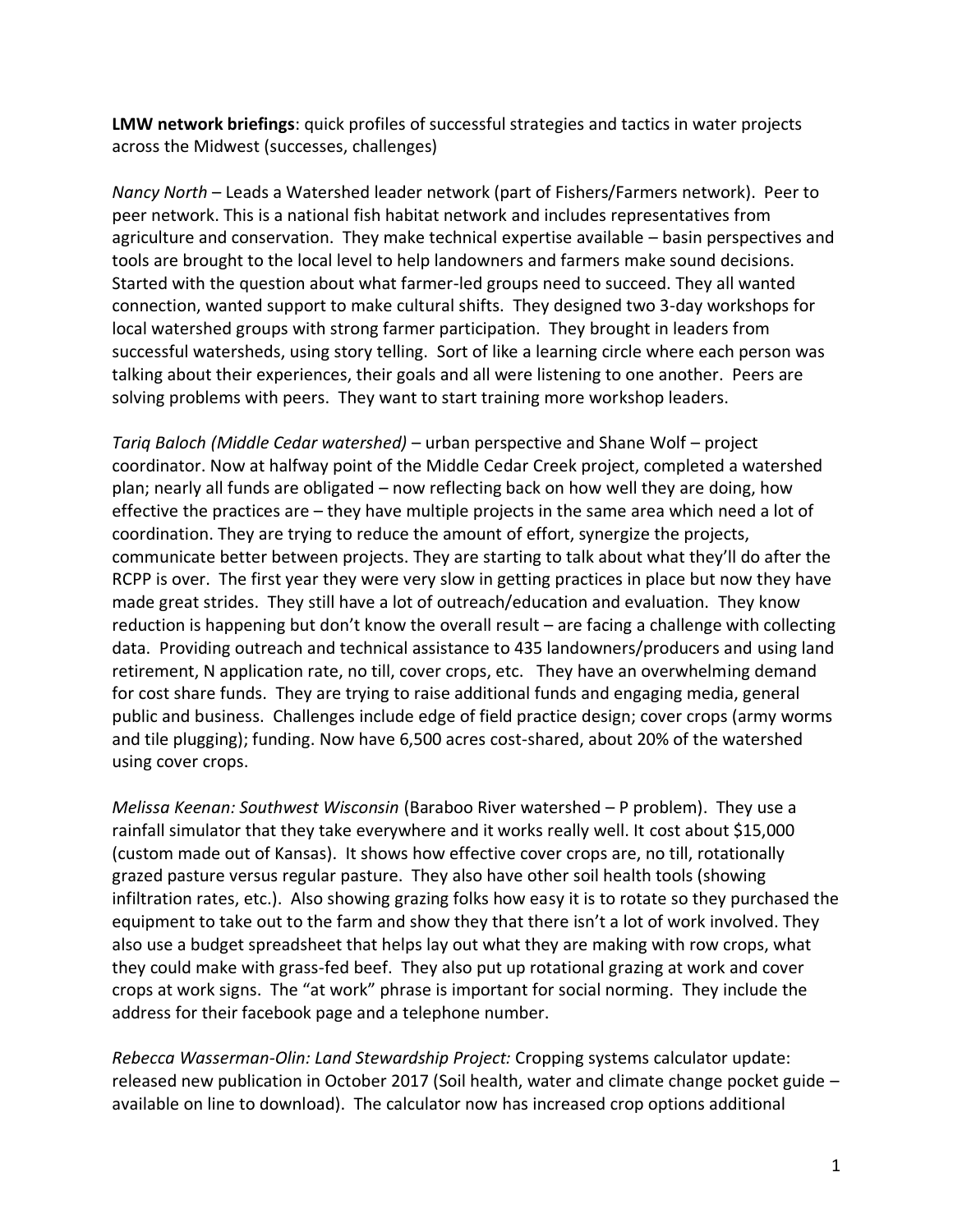location defaults; easier to use interface and easier to input with personalized regional defaults. Can upload 6 different locations – looking now to expand beyond MN into other Midwestern states. Compares grazing options, row crops, cropping systems. Also incorporating a basic soil erosion estimator (using RUSLE: rainfall factor (county average), soil erodibility factor. Slope length factor, cover management factor and support practice factor.

*Rich Stewart (retired NRCS): Copperas Creek Watershed* – 46,000 acre watershed, initial meeting in 2001, primarily ag with corn/soybeans/livestock/pasture/some wooded areas. Received 319 grant in 2016. Has 100 miles of watersheds. Have lots of projects lined up to address soil erosion (stream bank renovation, grass waterways, catch basins, riparian waterways, etc.). Have a consistent staff and they sell the conservation work. They prioritized their resource concerns. Have done a lot of media outreach.

*Kris Reynolds, AFT: Upper Macoupin Creek watershed in Illinois* (high yielding P): 137,694 acres, 850 landowners and operators (52% are NOLS). Have 14 partners in the project. Want to improve awareness and understanding, increase conservation activity by 40% and achieve a 25% reduction in P and 15% reduction in N. Also want to reduce gully erosion by 50%, no fertilizer applications on snow or frozen ground and livestock manure effectively stored. Includes both MRBI and RCPP watersheds. Have done a good job addressing gully erosion but only 1% of the corn is no-till (state is 12%). Retail partners are key – Environmental tillage systems. They are starting a field certification process (adapted from Champaign County). Also doing water quality monitoring. Between modeling, monitoring and knowing practices that are going in, they can track reductions.

*Darrell Smith, Oconomowoc Water Protection Project* – 80,000 acres, RCPP – P reduction is primary goal. They are using helicopter application of cover crop seed. Had a goal of 200 acres of aerial application but ended up applying 1164 acres. They had problems with crop dusters – small fields, houses close by. Used a small yellow helicopter with a hopper and 400 lbs of seeds. They have great footage of this. Even with poor weather after cover crop seeding (3 weeks of drought), they were successful. Approximately cost was \$50/acre (half for seed, half for application) – get about 6 acres per hopper (covered by grant funding). Will be reducing amount of seed/acre that will reduce costs. Challenges include a good take-off point (100 yards of clearance into the wind to take off and clear obstacles); had some equipment challenges with hopper. Some farmers who had been resistant are coming around – the cool factor (yellow helicopter) helped. Primarily cereal rye, some wheat and barley.

*Dan Towery: Ag Conservation Solutions.* Interseeding cover crops into corn (V4-6 – about 8" tall). Has been working with cover crops for 12 years. Not widely adopted yet but is steadily increasing. Started in Quebec, land grants studying it, ready for prime time. Short residual herbicide program required, seed between V4-6 (6-8" tall). Covers grow 6-8" in height and then go dormant. Covers start growing again when corn dries down. There is no yield drag  $$ sometimes a small yield bump. Improved weed control. Allows cover crop diversity, not just cereal rye. Lots of options for types of cover crops that can be used. Can start with hand seeding, use rotary hoe with linear seeder, can seed while applying side dressing, interseeding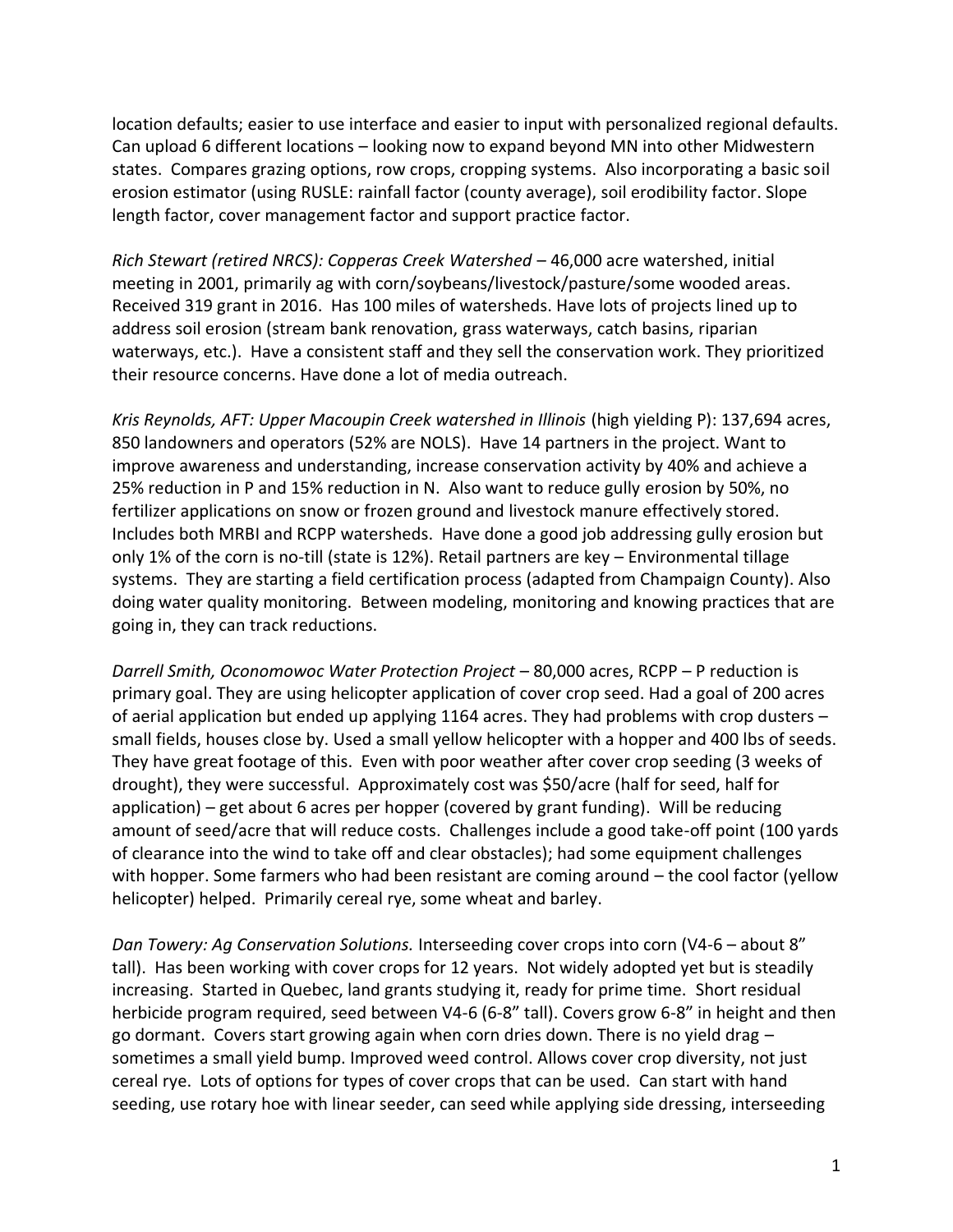drills, some with high clearance. Corn < 35,000 otherwise too much shade. Some farmers have tried this in soybean but there may be too much shade competition.

*Jean McGuire – The Wetlands Initiative (Illinois)*. Can put constructed wetlands on very marginal land – had to figure out creative ways to talk to farmers. Going through other NGOs like Corn Growers, AFT – help introduce them to farmers. Now trying to work with CCAs and other crop advisors to help farmers develop their nutrient loss reduction strategies. A one acre wetland can treat about 80 acres. Most of the wetlands are about 1 acre, largest one is 1  $\frac{1}{2}$ acre.

*Adam Keil: Iowa Soybean*. Trying to bring in more money but complexity increases as you bring in more money. Working with 3 cities in Iowa to utilize State Revolving Loan Funds to work with farmers up stream to install practices e.g. Des Moines takes out a \$1 million loan, pay back \$220,000 in interest plus the million. But Iowa allows them to pay back on a lower interest rate but city has to use the savings for more watershed projects (=\$100K). Using the watershed plans as a prospectus they can use to show the opportunities upstream (costs/benefits). Communities have a long-term view, want to see all of the benefits to see if it makes sense.

# **Thursday, November 2**

# **Agency updates**

**NRCS Program Updates** (Ivan Dozier, State Conservationist, Illinois)

Has been with NRCS for 37 years working in watersheds. Worked for a while in Macoupin County which has more public lakes than any other Illinois county in the middle of the atrazine problems. Partnerships and watershed planning are critical. You need to involve all of the stakeholders. They all need to be educated about biology and the needs of agriculture and the environment, create a plan for implementation and secure buy-in from landowners and farm operators. Collaboration helps. NRCS has more people working on private lands than any other agency and a great delivery system with more infrastructure on the ground. USDA is reorganizing, NRCS will be under a new under-secretary (farm production and conservation) that will include Farm Service Agency and NRCS. There will be opportunities to better align the programs and the paperwork but there will also be cut-backs. For example, they are losing 1,000 vehicles nationwide (44 in Illinois). There will be a cap on expenditures. There is also a new farm bill that will look at the conservation programs. The numbers will not go up.

Regarding RCPP: We see a lot of applications that are just ideas, sometimes not ready to go. If you want to talk about RCPP, you need to go to your NRCS office and talk about the program. The funding comes from the cost-share programs and the bulk of the funds go to the farmers for the implementation of conservation practices. You need to understand that the funding goes through contracts (financial assistance) to farmers with only a small piece for technical assistance. NRCS needs some of this because they take the applications and rank them. It is also important to make sure your project ideas are scalable. You will probably not get all of the funds you request and will have to negotiate with NRCS. You can help NRCS better target their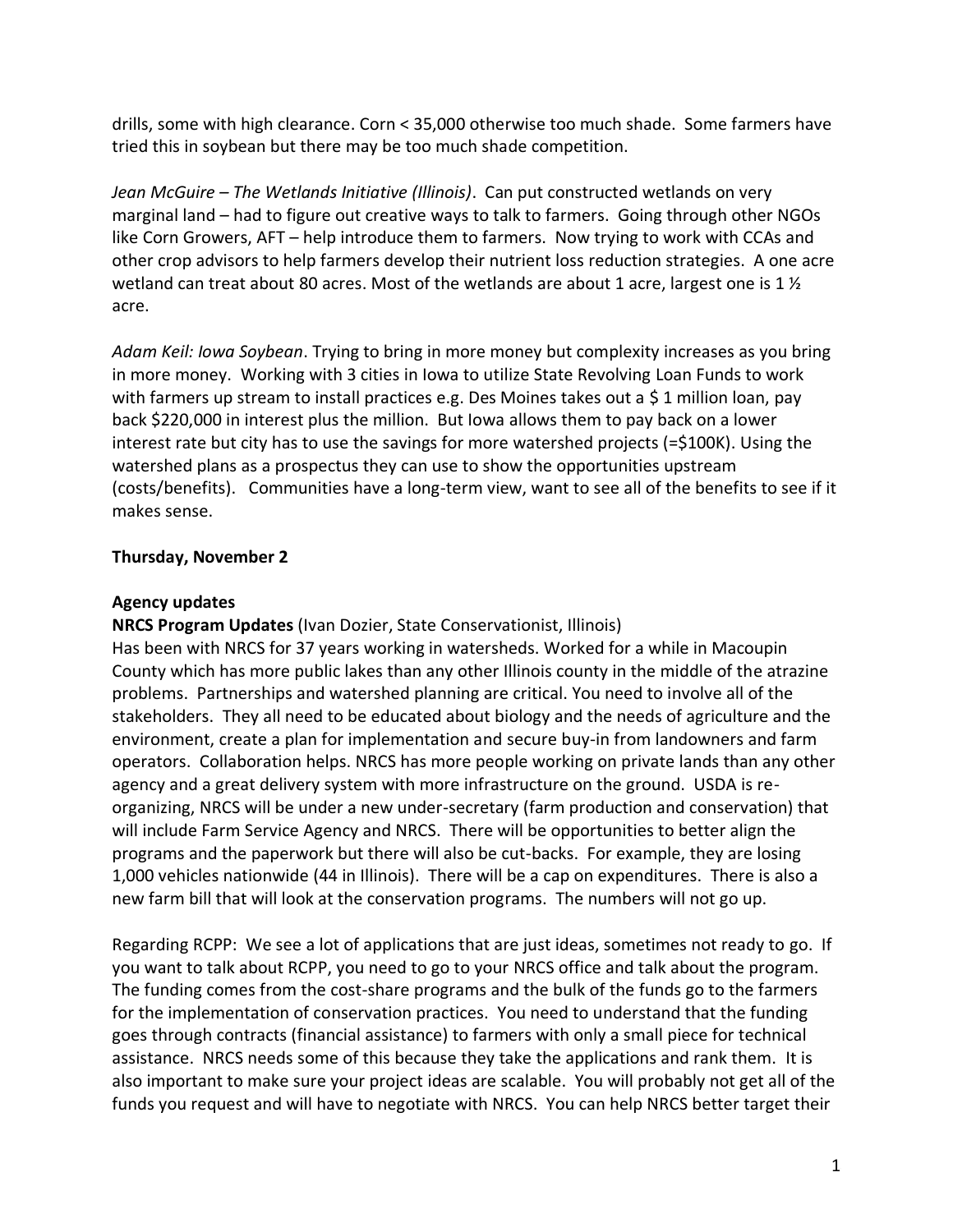funds to certain areas. There are a lot of things that NRCS can't do. They sometimes can't get the right staff in the right place and partners can help with this. They also can't buy food for meetings. They can rent the bus.

# **EPA Updates on Gulf Hypoxia Task Force, NWQI watershed readiness pilot and 319 grant program** (Katie Flahive, Gulf Hypoxia Task Force)

Consider EPA as a reference on the 319 Program. Give the regional folks a call and use your state nonpoint source coordinators.

NPS pollution is diverse and dominates the nation's impaired waters – includes agriculture, onsite septic systems, acid mine drainage, unregulated suburban/urban runoff, forestry, etc. In 2016 had \$163 million allocated to states requiring a 40% match. Averages about a million or a million and a half per state. They updated their guidelines in 2013 focusing on project oversight and showing results. Every 5 years, states update their nonpoint source management plans. All states plans are current as of Sept. 2015 and are on the state websites. They will be updated around 2019, 2020 so now is the time to talk to the state agency partners.

The national program coordinates with the regions, influences the state programs and the new 319 projects now require watershed-based plans (WBP). They provide the technical basis for implementation and lay out the approach for engagement of affected stakeholders and landowners in adopting conservation plans. A key piece of WBP is identifying critical areas (most in need of treatment) versus priority areas (which may need a protection strategy). Agriculture has the highest number of projects in 319 (2,000 from 2008-2013). There is now a big community doing the same work that you can leverage. The 319 program is a catalyst for funds leveraging and coordination since many states level well beyond the required 40% match. Think about what is the right stuff to spend the 319 funds on since other funds may be more applicable to other parts of the project. There is no specific model required for reporting reductions – most use STEPL, Region 5 or RUSL. They track results with Grants Reporting and Tracking System – this is the primary tool for management and oversight of EPA's NPS pollution control program. This is publicly available – when you enter data into GRTS, everyone can see it. EPA also likes the success stories (2 pager) that come out of their projects that they can share. They have a highlight report that comes out of 319 available on-line along with key ideas, key challenges, key successes.

Ohio, Oregon, Idaho, Iowa and Delaware all have CWSRF Sponsorship programs – you can subscribe to EPA's *NewsNotes* – 2 issues have talked about the Sponsorship program, there is also a webinar (April 2017) and a guidance on financing options for nontraditional eligibilities in the CWSRF.

Hypoxia Task Force: By 2035 want to reduce the Gulf Hypoxia zone to 5,000 km2. They are releasing a report today that tracks progress towards the 20% reduction target (see [https://www.epa.gov/ms-htf/hypoxia-task-force-reports-congress.\)](https://www.epa.gov/ms-htf/hypoxia-task-force-reports-congress.)) They use a five-year average for monitoring since the measurements are very flashy. There is a downward trend in nitrogen which moves with the water. Phosphorus is more challenging. P moves with the water but also builds up in the soil, reaching a saturation point. In areas where there is P build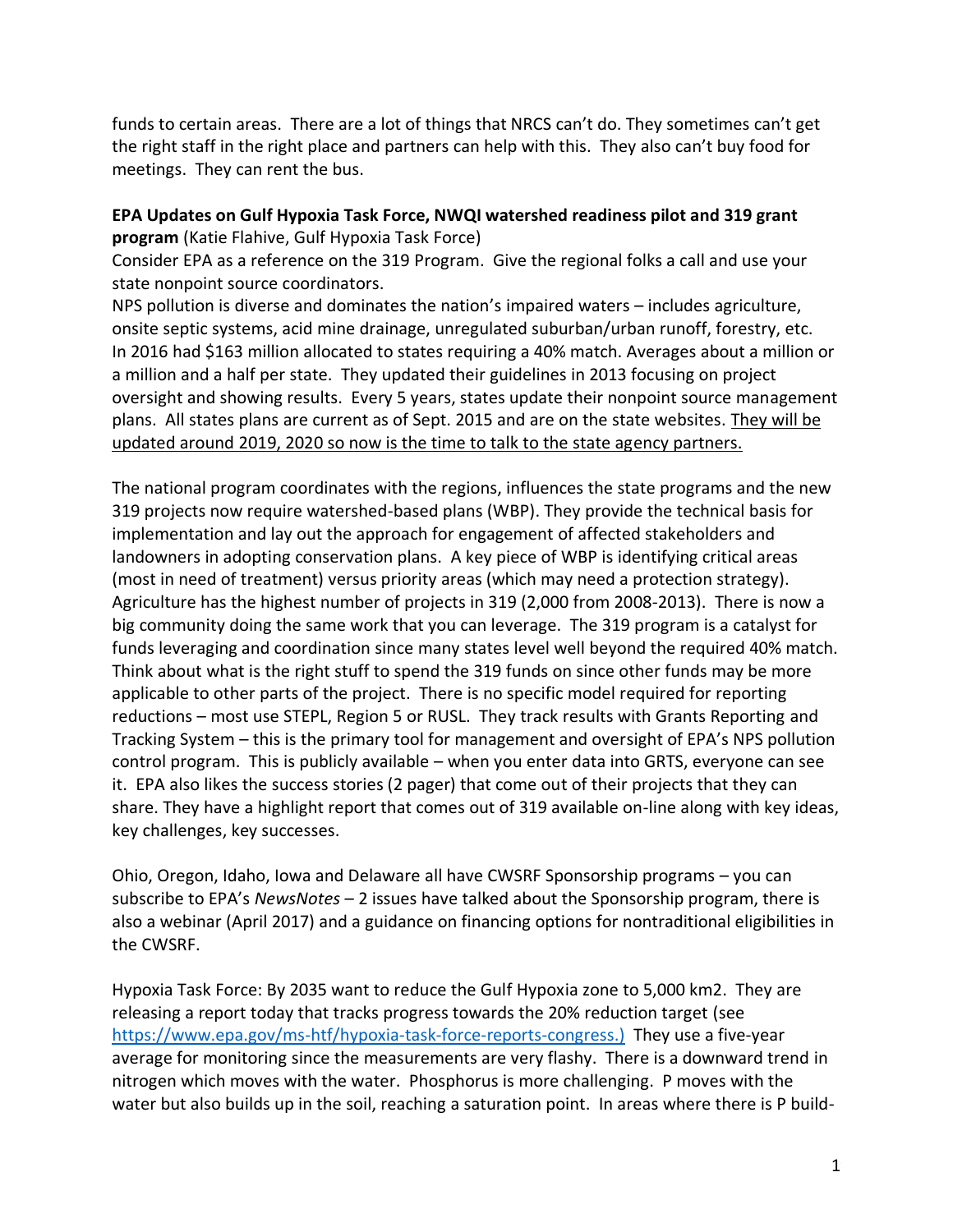up, the P is now becoming mobile and leaching out into the water. N and P are very very different. Their current focus is figuring out how to better track their progress and show they are making progress. They collaborate with SERA-46 priorities, nutrient reduction strategies, collaboration and partnerships and collectively reporting on successes. All 12 states have developed draft nutrient reduction strategies or completed strategies. EPA is trying to figure out how to use all of the monitoring data, modeling data, implementation of conservation practices, etc. to track progress towards their goals. They are developing basin-scale NPS measures (this year, develop and report on common NPS metrics by state), point source measures (first report out in March 2016, second report early next year, continue to develop PS metrics) and modeling considerations (how can state information and stat be used by federal and regional modelers in MARB scale nutrient reduction tracking models?).

The priorities for SERA-46 (12 land grant universities from each of the 12 states – represented by research scientist and extension specialist) looking at key priorities and strategies. This information is on-line and will be updated before the end of the year with the key questions they are looking at including social and civic engagement indicators.

NWQI readiness phase and pilot project approach: helps assist with watershed planning. They focus on watershed level assessments through watershed planning and conservation planning including watershed assessments to identify and target critical source acres for treatment and develop outreach strategies by prioritizing the critical areas and engage producers. They are testing pilot approaches and started last year. There were 21 pilot projects in 17 states and about 6 of the states are continuing to do watershed planning. It is funded through EQIP.

**Q&A/panel discussion** (Ivan Dozier, Katie Flahive and Dee Carlson, Conservation Innovations Coordinator, NRCS, Washington, D.C.)

Q: There is a lack of access to water quality data in my state (Iowa) – most of the states don't post data and the state programs databases are not user-friendly (STORET database). We need a simple application that could help us upload our data – baseline data, monitoring data. We need a broader level integration, maybe at a HUC12 level to protect privacy.

A: You share a key desire that EPA has – to make STORET useable. Our requirement is that if there is CWA funds going into project, the data has to be uploaded into STORET.

Q: Part of the challenge is 1619 in the farm bill that makes it difficult to share data from farm fields.

A: There are two key data sets – water quality monitoring and conservation practice implementation.

Q: The P problem is challenging. It brings up some needs. How do we integrate the new information on P (e.g. P index)?

A: The key thing is that you have to look at what is happening on each farm – soil tests. This will give you the needs on the individual farm. We are learning new things about how P behaves in the environment. It can be coming from manure applications, fertilizer applications or from the soil reserve. P steadily moves down the stream, attaching to soils, detaching, moving.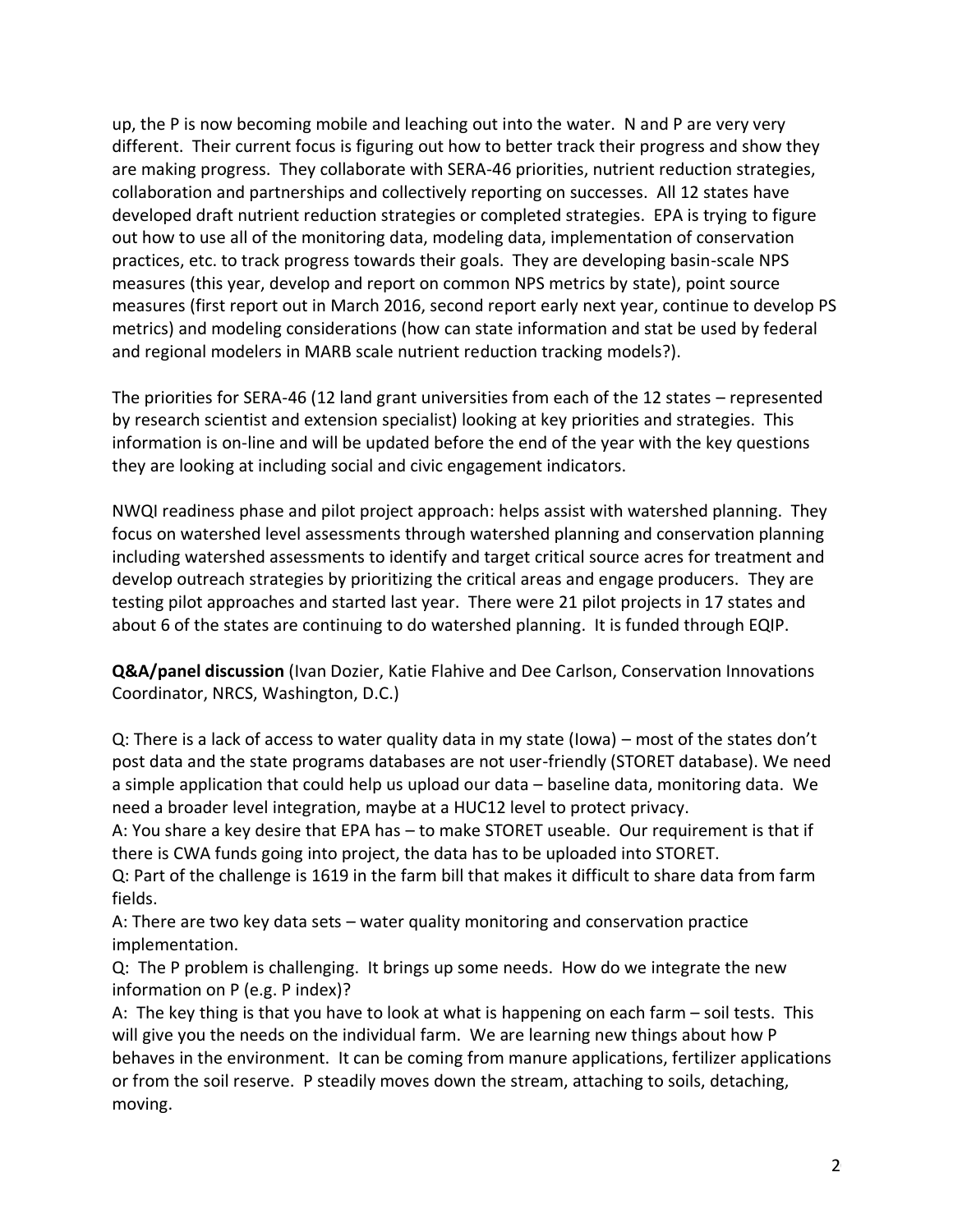### Q: Can you comment on future of RCPP?

A: The immediate future is good, doesn't see many changes between this fiscal year and next year. If you think RCPP is valuable, you need to let people know. If the other programs are gutted, this will impact RCPP. The farm bill is coming up and these things are being discussed right now. There will be more stress on working lands and we need to be looking ahead. Consumers are more concerned about how their food and fiber is produced rather than if they have enough.

Q: 30,000- foot view – we spend a lot of money on conservation practices. One year is not enough time to improve soil health – it takes at least 3 years. Has there ever been an assessment after 3 years to learn if farmers are still using the practice?

A: Not a thorough one – problem between policy and science. Everyone wants an implementation program but not planning, not evaluation. This is a challenge for us. We need focused people that demand we look at this. We used to stay in a watershed for multiple years but then we needed to start jumping from area to area.

# **Strategies for getting to scale: expanding successful approaches from a few watersheds to many** (Rebecca Power, University of Wisconsin)

Starting with premise that there is not less money, it is just in different places. The Idea of getting to scale is also not new but we can determine the necessary elements of our theory of change – what do we need to have in place to be successful?

We have the hypoxia task force goals of 20% reduction in N and P by 2025 and 45% reduction in P and N long-term. We need it all – the different kinds of practices perform differently with different effectiveness. We have to balance the needs of the ecosystems and working lands. For Iowa, need about \$756 million per year to reach their goal and for Illinois, \$728 million per year. The level of implementation needed is huge – like 12 million acres of land under cover crops in Il and in IN. So how do we get the level of implementation needed and how do we eliminate water impairments while maintaining other ecosystem services?

What do we know about getting to scale, water as a common pool resource, necessary elements of successful watershed management model? Getting to scale – what can franchising teach us? Franchises leverage the knowledge of successful systems and successful adaptation strategies; increase attractiveness to investors and customers; and shape administrative resources e.g. grant writing, technical expertise. See Bradach 2003 [\(https://ssir.org/articles/entry/going\\_to\\_scale\)](https://ssir.org/articles/entry/going_to_scale))

The first step is to identify consistent elements of our theory of change and determine how to replicate the operating model (e.g. design growth strategy; design the network; determine the role of network founders (ensuring quality, facilitating learning, providing central services).

C: (Mike Baise) Maybe a cooperative business model may be more applicable since farmers understand these? Co-ops do have some similar elements that we may be able to build on. C: (Carol Hayes) In the community health arena, they did this by going through a systems change process starting at the local level using strategies that were working well. They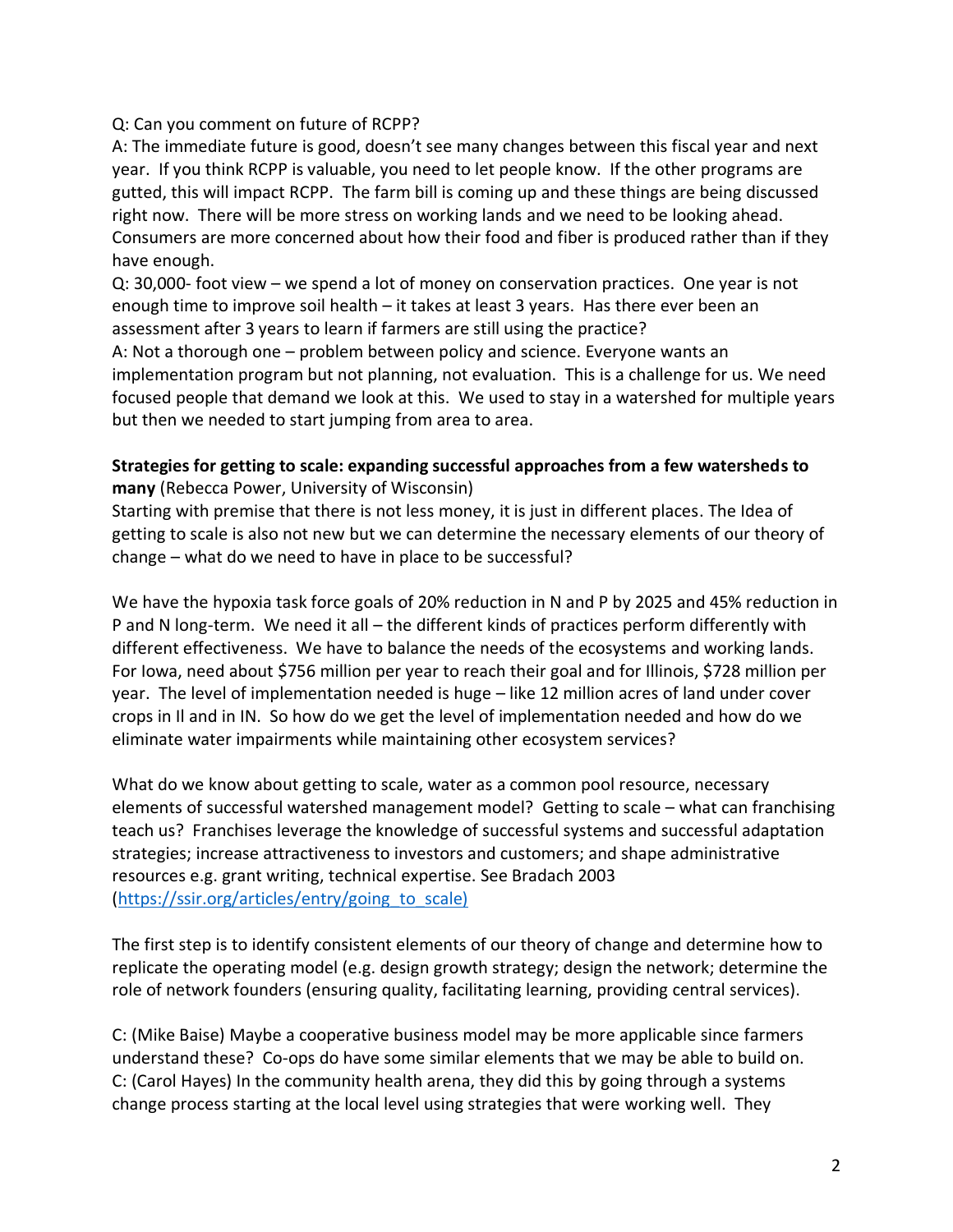developed a whole vocabulary, community practice – they accomplished their outcomes after about 15 years. We have this example to look at. This was a community based, collaborative approach. There are a lot of resources out there that describe this – Carol evaluated the Illinois program.

Water as a common pool resource (private good (bottled water), club good (swimming pool), public good (lakes with sunsets), common pool (the water we manage where access can be limited because the common pool resource can be depleted). Social change (Ostrom 1990) principles for governing the commons: define clear group boundaries; match rules governing use of common goods to local needs and considerations; rules cost matches benefits; ensure that those affected by the rules can participate in modifying the rules and make sure the rulemaking rights of community members are respected by outside authorities; develop a system vetted by community members for monitoring members' behaviors; use graduated sanctions for rule violators; provide accessible, low cost means for dispute resolution; build responsibility for governing the common resource in nested tiers from the lowest level up to the entire interconnected system. We (watersheds) use rules like limits on systems (nutrient criteria), limits on behavior, incentives, barrier removal (shared equipment), etc.

Necessary elements of successful watershed models include human capital, social capital, watershed finance systems and policy and governance. Human capital includes watershed leadership (from everyone), professionalizing watershed management (certification support from professional organizations, advantages of networking, professional level compensation; skills and training. Social capital includes community involvement, social networks, etc. Watershed financing: federal, state, SWCDs, landowners/managers, NGOS, water quality trading, etc. Governance includes local, state, multistate, cross scale considerations. Examples of some possible elements include: 1) watershed numeric goals for N and P set at state level with federal oversight; 2) adapted to local conditions; 3) timeframe for getting to goals; 4) statewide HUC 10 monitoring, 5) HUC10-12 scale watershed projects with watershed plans; 6) local networks set local rules; 7) consistently apply sanctions; 8) statewide networks of coordinators; 9) training systems; 10) foundation public funding; and 11) professional organizations.

**Facilitated Discussions** (what are the necessary elements of successful watershed management models at the local, state and multi-state scales? What elements and connections can work across these scales?

### **Report Out:**

### Group 1

Coordination: You might have a lot of partners but there is a critical coordination that has to happen at the local office level (watershed project may not be integrated into the office so watershed coordinator may not have access to the NRCS projects – they have to hand off the farmers to a completely different process). As you go up to the project and then multiple watershed projects, you have to coordinate as well.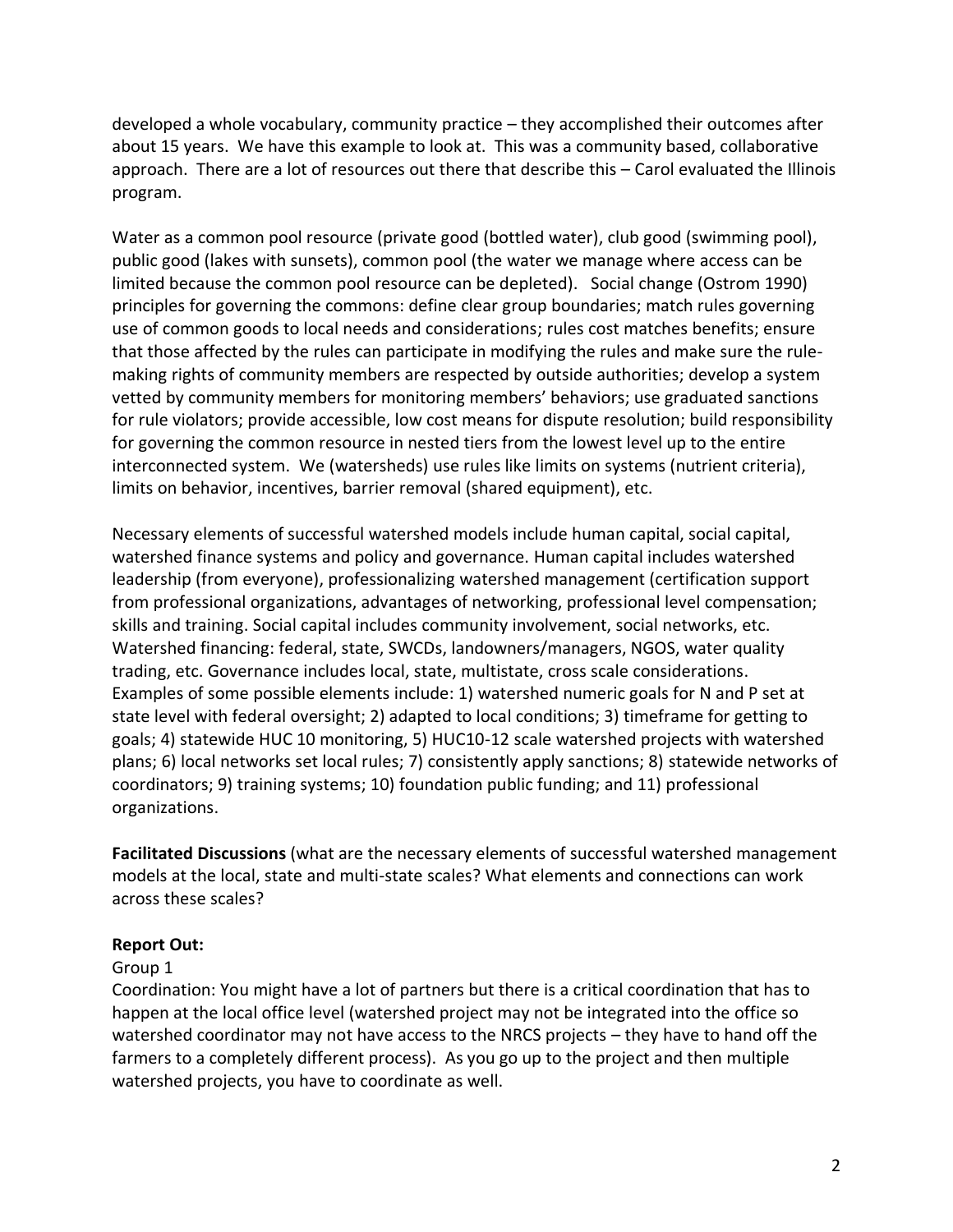Communications: The 4-Rs (improving nutrient management by using the right source of fertilizer along the right rate at the right time and in the right place) is not enough. It needs to be a systems approach, no silver bullet. But every partner needs to frame 4Rs as a first step, not the end goal. They need to adopt a system of practices that include good nutrient management.

Reporting and Evaluation: Collecting local data and aggregating the data up – you have lots of partners collecting data under a variety of parameters. Are there common parameters all partners can be monitoring, in addition to their specific goal (i.e. one partner might want to collect data on mussels, another might not have goals associated with aquatic biodiversity)? Also a problem with baseline – the monitoring funds usually come after the project is underway.

Finance issues: We need to monetize water quality – we need to reward based on the outcomes. The use it or lose it funding from the federal government isn't helping – you are throwing money away at the end of the year and not targeting it.

Group 2: Water quality trading in priority watersheds versus non-priority watersheds. Sometimes the non-priority watersheds lend themselves more to WQT. Look at the drainage district model (what are the needs (e.g. equipment) – function like a drainage district board). Farmers with a mature system (typically 4 years of cover crops and no till) can start reducing their fertilizer applications

Group 3: Identifying pre-planning and pre-monitoring; having enough watershed coordinators funded sufficiently across states and in place with seed funding to leverage from; doing even more to have consistent watershed monitoring in place; setting expectations about project timeframe, seeing water quality improvements – difference between a project mindset and a place-based mindset. Need to maintain practices over time regardless of funding.

Also need legislative leadership to make this happen – and understanding on the part of legislators about what a watershed is.

Group 4: Need to minimize political divisions across county lines, putting that in a watershed plan. Prioritizing ways to get retailers into the game, helping with funding. Quantifying the outcomes – need narrative and story in the meantime because not everything is numbers. Recognizing how important communication and outreach is. Minnesota has a very logical process in the works right now. And professionalizing watershed coordinators and farmer leaders.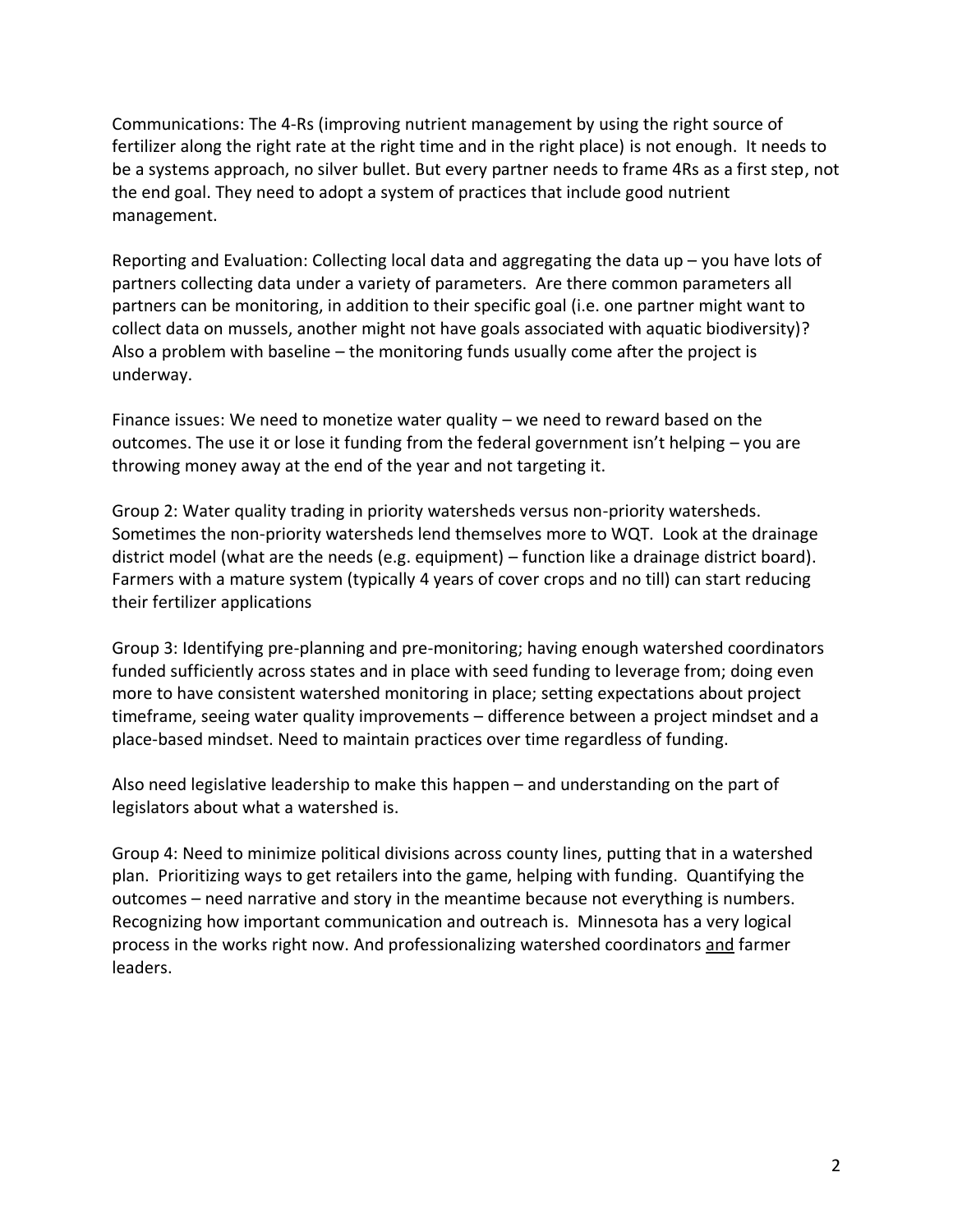**Next Steps for LMW** (The tables brainstormed ideas for topics and additional functions and then prioritized by voting.

# **Proposed LMW Topics for the 2018 Meeting**

# **Communicating**

- Theory of behavior change (8)
- How to engage absentee landowners (7)
- Continued and more in-depth "behavior change" discussions by Shaw & Stockwell (5)
- Using "Behavior change" strategies to assess barriers to opportunities and needs (2)
- Industry, marketing (telling story), and outreach. Added to social science (2)
- Effective communication to non-traditional stakeholders (1)
- Telling a story (1)
- Training advice on setting communications goals (0)

# **Financing**

- Engage with supply chain (6)
- Financing in general (5)
- Public and private financing (4)
- Getting grants from private sector: what they want (not just "good PR") Cargill, Mosaic, Pioneer (1)
- Non-traditional funding strategies e.g., crowd funding (1)
- Payment? with 319 grants (like NRCS) (0)

# **Planning**

- Measures &evaluation plan: ahead of time (pre-planning) (3)
- Computer design information from Agren (1)

# **Evaluating:**

- Evaluating projects, tools to monitor, time scale success; "telling the story" (7)
- Evaluate outreach strategies (0)
- Additional outcomes from watershed projects (0)
- Frameworks and templates (shared across programs) (0)
- Consistent evaluation/standards (0)

# **Partnering:**

- Private sector engagement: Midwest Row Crop Collaborative, local co-ops. What are they doing? How do we partner with them? (10)
- Setting up the right peer group: strategic, to accomplish specific goals (4)
- Engagement of multiple rural communities around one project (not just retailer and farmer) (4)
- Development, maintenance & effective use of partnerships (2)
- Examples of effective engagement of ag retailers and agronomists (2)